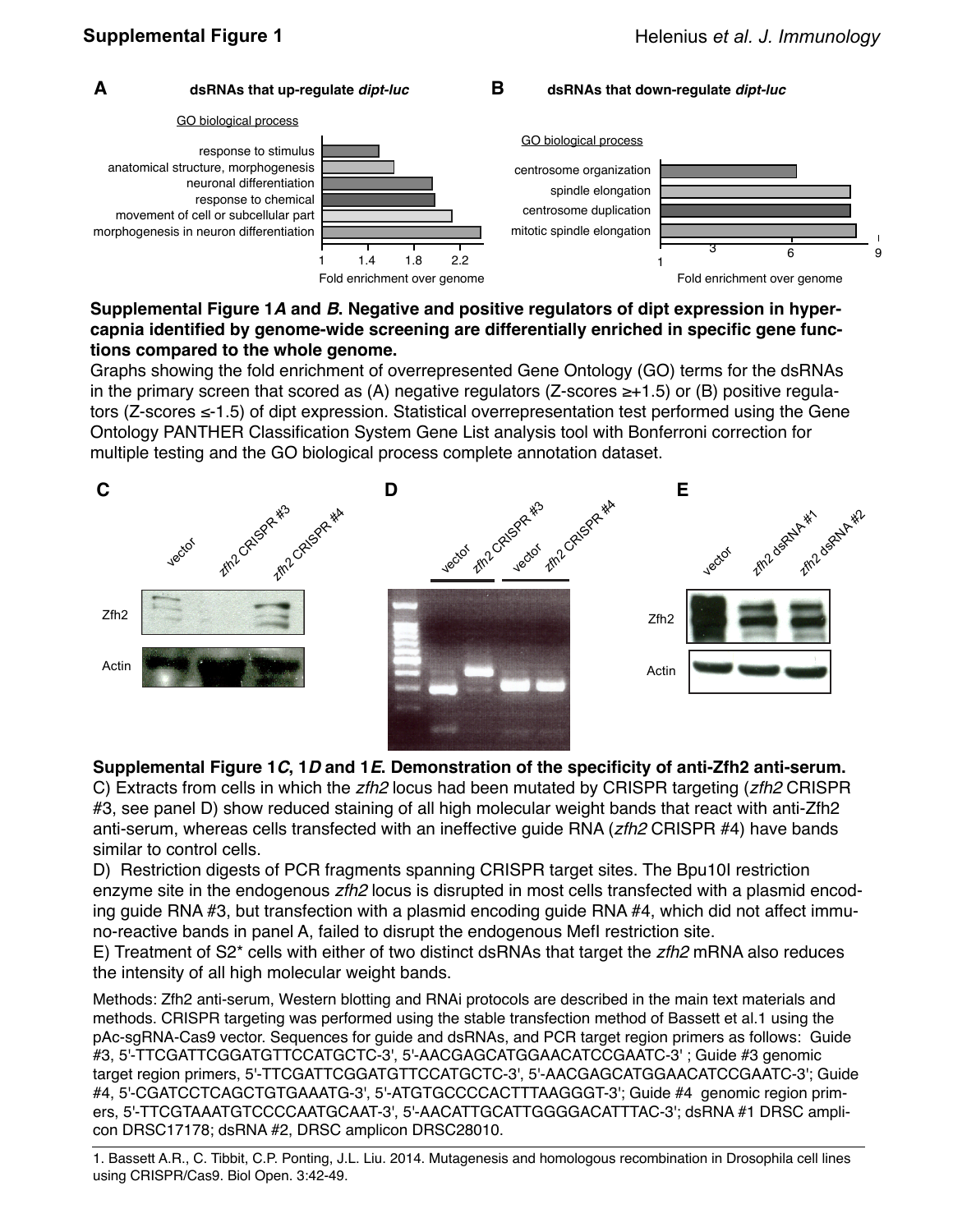|                      |                                              | $dipt-luc1$          |      |                 |                  |  |
|----------------------|----------------------------------------------|----------------------|------|-----------------|------------------|--|
|                      |                                              |                      |      | (normalized)    |                  |  |
| Gene                 | <b>Function</b>                              | CO <sub>2</sub> /air | air  | CO <sub>2</sub> | <b>Amplicon</b>  |  |
| iap2                 | Inhibitor of apoptosis                       | 0.17                 | 2.23 | 0.38            | <b>DRSC07444</b> |  |
| u-shaped             | Imd regulation at level of Relish (Friend of |                      |      |                 |                  |  |
|                      | GATA homolog)                                | 0.28                 | 5.49 | 1.56            | <b>DRSC00843</b> |  |
| basket               | Imd negative regulation, Jnk pathway kinase  | 0.29                 | 1.75 | 0.50            | <b>DRSC03499</b> |  |
| caspar               | Imd negative regulation                      | 0.30                 | 3.58 | 1.06            | <b>DRSC07164</b> |  |
| slmb                 | Imd negative regulation, SCF Ub ligase       | 0.37                 | 0.77 | 0.28            | <b>DRSC17056</b> |  |
| nos                  | Nitric oxide synthase                        | 0.39                 | 1.63 | 0.63            | <b>DRSC03381</b> |  |
| akt1                 | Metabolic regulator                          | 0.45                 | 1.14 | 0.51            | <b>DRSC14108</b> |  |
| dnr1                 | Imd negative regulation                      | 0.45                 | 1.41 | 0.64            | <b>DRSC03948</b> |  |
| sima                 | HIF-1 alpha; Hypoxia pathway                 | 0.45                 | 0.60 | 0.27            | <b>DRSC17055</b> |  |
| pannier              | GATA transcription factor                    | 0.57                 | 1.64 | 0.94            | DRSC17027        |  |
| crebA                | Downstream of adenylyl cyclases              | 0.61                 | 1.55 | 0.95            | DRSC11122        |  |
| <b>CAH1</b> Carbonic | Putative $CO2$ sensor                        |                      |      |                 |                  |  |
| anhydrase 1          |                                              | 0.62                 | 1.45 | 0.90            | <b>DRSC02009</b> |  |
| imd                  | Imd pathway                                  | 0.62                 | 0.52 | 0.32            | <b>DRSC05928</b> |  |
| tak1                 | Imd regulation at level of Relish,           |                      |      |                 |                  |  |
|                      | downstream of nuclear import                 | 0.62                 | 1.29 | 0.80            | <b>DRSC20390</b> |  |
| stim                 | Calcium channel                              | 0.63                 | 1.28 | 0.80            | <b>DRSC20158</b> |  |
| skpA                 | Imd negative regulation, SCF Ub ligase       | 0.64                 | 0.60 | 0.38            | DRSC18833        |  |
| ac13E                | Adenylate cyclase, Imd signaling regulator   | 0.72                 | 0.77 | 0.56            | <b>DRSC19325</b> |  |
| rolled (ERK)         | Possible hypercapnia mediator <sup>2</sup>   | 0.72                 | 1.67 | 1.20            | <b>DRSC07833</b> |  |
| relish               | Imd pathway                                  | 0.74                 | 0.49 | 0.37            | DRSC16819        |  |
| slo                  | Calcium-activated potassium channel,         |                      |      |                 |                  |  |
|                      | Imd regulation                               | 0.89                 | 0.87 | 0.78            | <b>DRSC17057</b> |  |
| Gr21a                | Neuronal $CO2$ sensor                        | 0.95                 | 1.00 | 0.95            | <b>DRSC00366</b> |  |
| no dsRNA control     | Control 1                                    | 1.00                 | 1.00 | 1.00            |                  |  |
| hsf                  | Stress responses                             | 1.03                 | 0.90 | 0.93            | <b>DRSC07443</b> |  |
| SNF1A (AMPK)         | Possible hypercapnia mediator <sup>3</sup>   | 1.08                 | 0.78 | 0.84            | DRSC18714        |  |
| trp                  | Calcium channel, Imd regulation              | 1.14                 | 1.76 | 2.01            | <b>DRSC17088</b> |  |
| <b>TOR</b>           | Metabolic regulator                          | 1.15                 | 1.25 | 1.45            | DRSC02811        |  |
| a P K C              | Possible hypercapnia mediator <sup>3</sup>   | 1.28                 | 0.76 | 0.97            | <b>DRSC07639</b> |  |
| <b>CaMKKII</b>       | Possible hypercapnia mediator <sup>3</sup>   | 1.32                 | 0.82 | 1.08            | DRSC17214        |  |
| Gr63a                | Neuronal $CO2$ sensor                        | 1.32                 | 0.65 | 0.86            | <b>DRSC08438</b> |  |
| ira                  | Imd negative regulation, Jnk pathway TF      | 1.32                 | 0.61 | 0.80            | <b>DRSC07447</b> |  |
| tango                | HIF-1 beta; Hypoxia pathway                  | 1.35                 | 0.74 | 1.00            | <b>DRSC17077</b> |  |
| $pka-C1$             | Possible hypercapnia mediator <sup>4</sup>   | 1.41                 | 0.79 | 1.11            | <b>DRSC03399</b> |  |
| CAH2 Carbonic        |                                              |                      |      |                 |                  |  |
| anhydrase 2          | Putative CO <sub>2</sub> sensor              | 1.61                 | 1.10 | 1.78            | <b>DRSC10746</b> |  |
| STAT92E              | JAK/STAT pathway TF                          | 1.85                 | 1.11 | 2.05            | <b>DRSC16870</b> |  |
| $olf186-F$ (orai)    | Calcium channel                              | 1.96                 | 1.13 | 2.22            | <b>DRSC22061</b> |  |
| no dsRNA control     | Control 2                                    | 2.01                 | 0.78 | 1.56            |                  |  |

**Supplemental Table I.** Results of a pilot dsRNA screen targeting candidate CO<sub>2</sub> mediator genes

<sup>1</sup>Values for air and 13%  $CO_2$  are normalized *dip-luc* reporter levels for cells treated with dsRNA compared to control cells for the listed condition (e.g. knock down of *iap2* increases *dipt-luc* expression 2.23 fold in air, but suppress  $dipt$ -luc expression 2.6-fold in 13% CO<sub>2</sub>).

2 Welch LC, Lecuona E, Briva A, Trejo HE, Dada LA, Sznajder JI. FEBS Lett. 2010 Sep 24;584(18):3985-9

3 Vadász I, Dada LA, Briva A, Trejo HE, Welch LC, Chen J, Tóth PT, Lecuona E, Witters LA, Schumacker PT, Chandel NS, Seeger W,Sznajder JI. J Clin Invest. 2008 Feb;118(2):752-62

 $^4$ Lecuona E $^1$ , Sun H, Chen J, Trejo HE, Baker MA, Sznajder JI. Am J Respir Cell Mol Biol. 2013 May;48(5):626-34.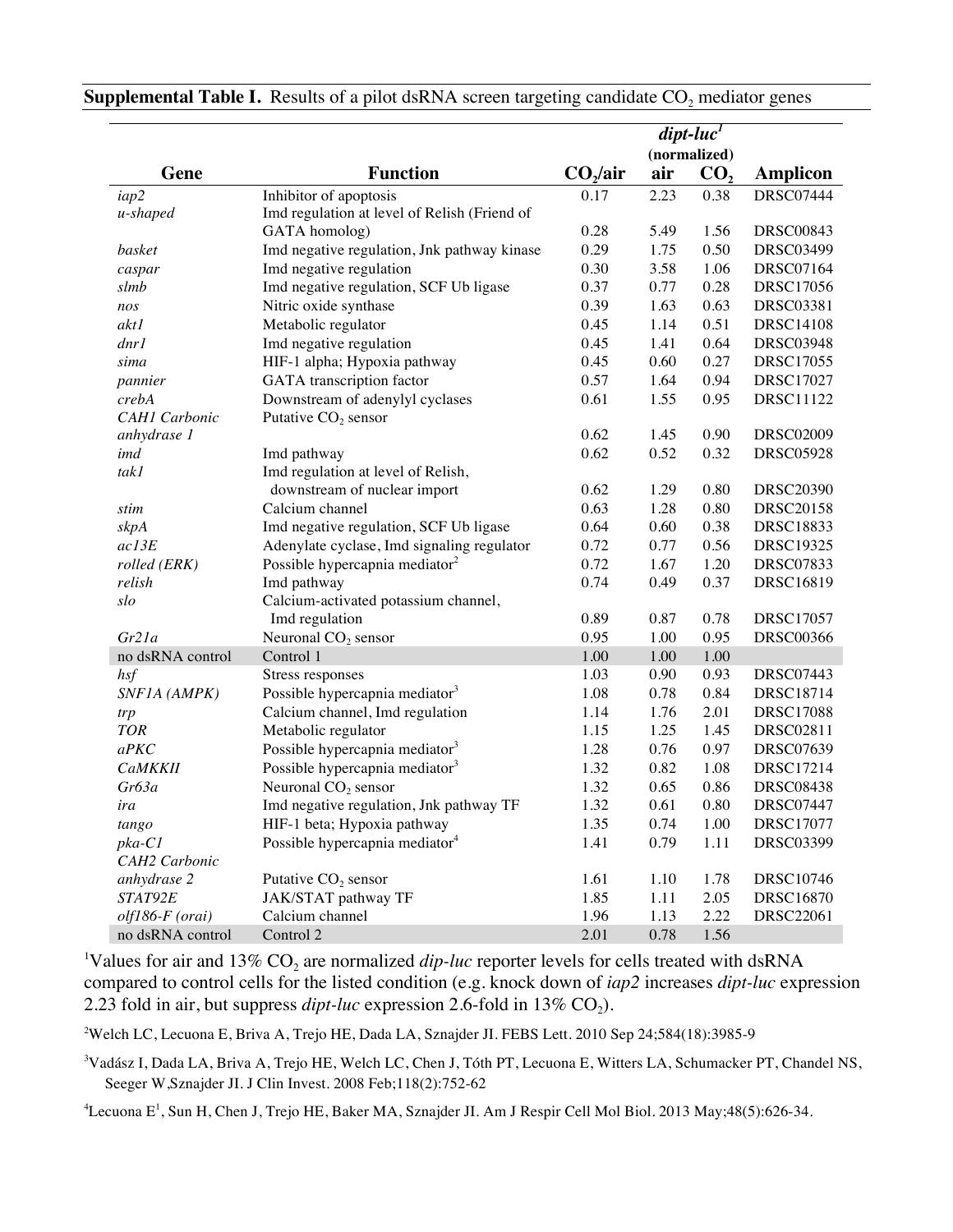## **Supplemental Table II. Primary and secondary screen results**

Data formatted as excel spreadsheets can be obtained by contacting the corresponding author, Prof. Greg J Beitel.

#### **Gene z- score plate 1 z- score plate 2 avg. CO2 z- score DRSC Amplicon CGs Human Homologene Human InParanoid selected for 2° screening?** zfh2 6.24 3.60 **4.92** DRSC17178 CG1449 ENSP00000050961, ENSP00000268489 Yes CG15625 5.25 3.99 **4.62** DRSC39009 CG15625 Yes CG40270 6.08 2.74 **4.41** DRSC37740 CG40270 Yes tna 5.12 3.04 **4.08** DRSC29530 CG7958 **ZMIZ1** ENSP00000311778, ENSP00000334474 Yes CG30441, CG10395 5.99 2.05 **4.02** DRSC27079 CG30441: CG30441; CG10395: CG10395<br>CG11152 **CG10395: INO80B** CG10395: ENSP00000233331 Yes CG11152 2.15 5.78 **3.97** DRSC26567 CG11152 Yes CG31847 4.61 3.24 **3.93** DRSC25815 CG31847, CG16851<br>CG1449 Yes zfh2 3.92 3.74 **3.83** DRSC28010 CG1449 ENSP00000050961, ENSP00000268489 CG33111 3.17 4.27 **3.72** DRSC14444 CG33111, CG11957, CG11945, CG10193 Yes tra2 **3.71** DRSC29704 CG10128 **TRA2B** ENSP00000259043, ENSP00000297071 Yes CG42330 4.85 2.55 **3.70** DRSC10765 CG42330, CG18630, CG13672, CG33274, CG7060 ENSP00000302472, ENSP00000315465 Yes CG8239 3.89 3.50 **3.70** DRSC20096 CG8239 **MVD** ENSP00000301012 Yes NAT1 3.23 4.14 **3.69** DRSC30053 CG3845 **EIF4G2** ENSP00000340281 Yes CycD 4.71 2.58 **3.65** DRSC25031 CG9096 **CCND2** ENSP00000227507, ENSP00000230338, ENSP00000261254<br>ENSP00000267425 Yes CG11123 2.69 4.58 **3.64** DRSC06040 CG11123 **C14orf21** ENSP00000267425 Yes zormin 2.89 4.34 **3.62** DRSC07969 CG32310, CG11850, CG11952, CG32309, CG32311, CG5699, CG1282, CG33484, CG32307, Yes

2211252

### **Primary screen results: Z-scores for all dsRNAs in the primary screen with a value ≥1.5**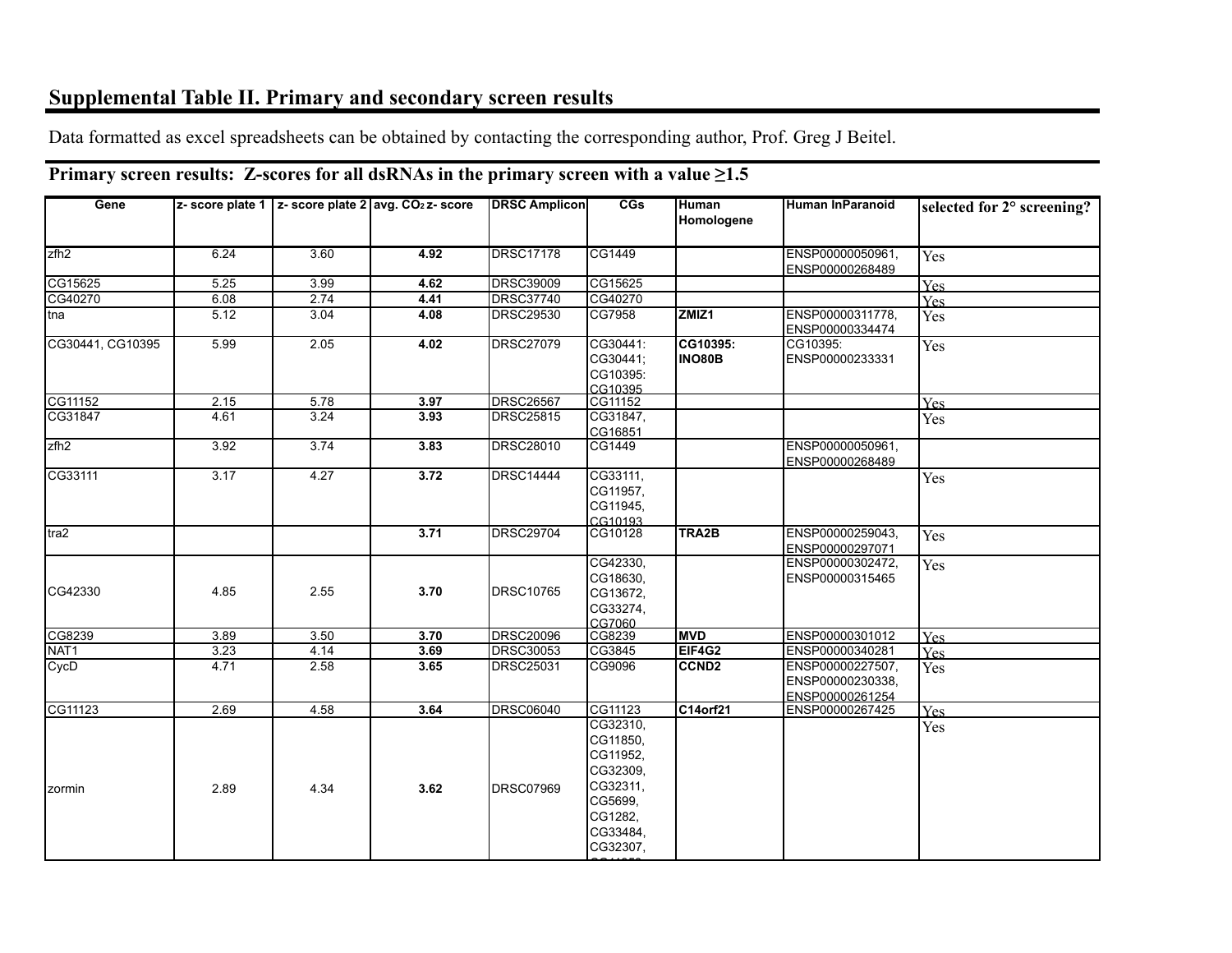| tna              | 3.43 | 3.70 | 3.57 | <b>DRSC29530</b> | CG7958                                                  | ZMIZ1             | ENSP00000311778,                                        | Yes        |
|------------------|------|------|------|------------------|---------------------------------------------------------|-------------------|---------------------------------------------------------|------------|
|                  |      |      |      |                  |                                                         |                   | ENSP00000334474                                         |            |
| CG5767           | 4.88 | 2.17 | 3.53 | <b>DRSC29980</b> | CG5767                                                  |                   |                                                         | Yes        |
| Sos              |      |      | 3.52 | <b>DRSC23624</b> | CG7793                                                  | SOS <sub>1</sub>  | ENSP00000263879,<br>ENSP00000346183                     | <b>Yes</b> |
| mam              | 1.00 | 6.02 | 3.51 | <b>DRSC22971</b> | CG8118                                                  |                   |                                                         |            |
| Scr              |      |      | 3.49 | <b>DRSC29201</b> | CG1030                                                  | HOXB5             | ENSP00000222726,<br>ENSP00000239151,<br>ENSP00000309336 | Yes        |
| CG42313          | 1.84 | 5.10 | 3.47 | <b>DRSC25118</b> | CG42313,<br>CG15277,<br>CG15275,<br>CG33515,<br>CG15276 |                   |                                                         | Yes        |
| CG31772          | 3.45 | 3.34 | 3.40 | <b>DRSC22869</b> | CG31772,<br>CG10020                                     |                   |                                                         | Yes        |
| Cpr73D           | 5.07 | 1.71 | 3.39 | <b>DRSC26591</b> | CG9665                                                  |                   |                                                         | <b>Yes</b> |
| CG3746           | 4.32 | 2.43 | 3.38 | <b>DRSC30050</b> | CG3746                                                  |                   |                                                         | Yes        |
| Rpt3R            | 4.03 | 2.71 | 3.37 | <b>DRSC16501</b> | CG9475                                                  |                   |                                                         | Yes        |
| twi              | 4.01 | 2.73 | 3.37 | <b>DRSC26056</b> | CG2956                                                  |                   | ENSP00000242261                                         | <b>Yes</b> |
| <b>HDC14093</b>  | 3.09 | 3.61 | 3.35 | <b>DRSC13217</b> |                                                         |                   |                                                         | <b>Yes</b> |
| phl              |      |      | 3.34 | DRSC36609        | CG2845                                                  | <b>BRAF</b>       | ENSP00000251849,<br>ENSP00000288602,<br>ENSP00000290277 | Yes        |
| RhoGAP15B        | 2.81 | 3.83 | 3.32 | <b>DRSC19925</b> | CG4937                                                  |                   |                                                         | Yes.       |
| <b>HDC12864</b>  | 3.32 | 3.32 | 3.32 | <b>DRSC22204</b> |                                                         |                   |                                                         | Yes        |
| CG31457          | 2.59 | 4.00 | 3.30 | <b>DRSC29229</b> | CG31457,<br>CG4639                                      |                   |                                                         | Yes        |
| CG5189, CG30120  | 3.71 | 2.86 | 3.29 | <b>DRSC05726</b> | CG5189:<br>CG5189;<br>CG30120:<br>CG30120               | CG5189:<br>ROBLD3 | CG5189:<br>ENSP00000265204                              | Yes        |
| CG6361           | 2.61 | 3.95 | 3.28 | <b>DRSC22231</b> | CG6361                                                  |                   |                                                         | <b>Yes</b> |
| RnrS             |      |      | 3.28 | <b>DRSC23541</b> | CG8975                                                  | RRM <sub>2</sub>  | ENSP00000251810,<br>ENSP00000302955                     | <b>Yes</b> |
| h-cup            | 1.02 | 5.51 | 3.27 | DRSC24713        | CG6130                                                  |                   |                                                         |            |
| lena             | 4.27 | 2.25 | 3.26 | <b>DRSC25393</b> | CG15112                                                 |                   | ENSP00000347624,<br>ENSP00000351501                     | Yes        |
| trx              | 3.91 | 2.59 | 3.25 | <b>DRSC17089</b> | CG8651                                                  |                   |                                                         | <b>Yes</b> |
| CG7745           | 1.12 | 5.32 | 3.22 | <b>DRSC29591</b> | CG7745                                                  |                   |                                                         |            |
| CG33920          | 1.00 | 5.42 | 3.21 | <b>DRSC37813</b> | CG33920                                                 |                   |                                                         |            |
| Muc30E           | 2.32 | 4.08 | 3.20 | <b>DRSC01101</b> | CG33300                                                 |                   | ENSP00000251819                                         | Yes        |
| CG7320           | 3.86 | 2.54 | 3.20 | <b>DRSC26050</b> | CG7320                                                  |                   |                                                         | <b>Yes</b> |
| CG32641, CG32640 | 2.06 | 4.25 | 3.16 | <b>DRSC22885</b> | CG32641:<br>CG32641;<br>CG32640:<br>CG32640             |                   |                                                         | Yes        |
| Ilp5             | 1.94 | 4.32 | 3.13 | <b>DRSC08998</b> | CG33273                                                 |                   |                                                         | Yes        |
| snRNP70K         | 3.63 | 2.61 | 3.12 | <b>DRSC03612</b> | CG8749                                                  | SNRNP70           | ENSP00000221448                                         | <b>Yes</b> |
| cuff             | 4.91 | 1.30 | 3.11 | <b>DRSC06315</b> | CG13190                                                 |                   |                                                         |            |
|                  | 4.99 | 1.23 | 3.11 | <b>DRSC21304</b> |                                                         |                   |                                                         |            |
| gt               |      |      | 3.11 | <b>DRSC28482</b> | CG7952                                                  |                   |                                                         | Yes        |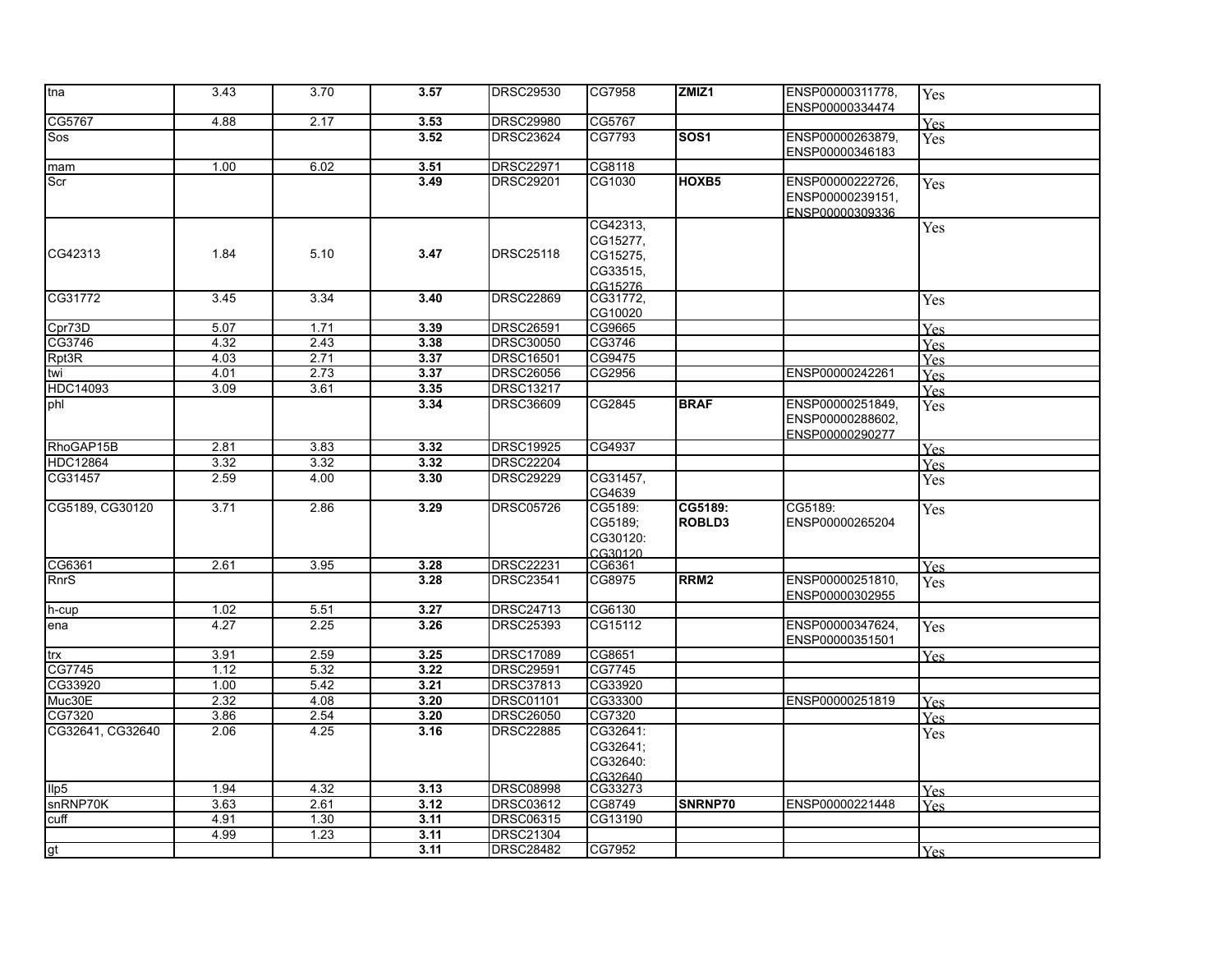| CG12861             | 4.77 | 1.42 | 3.10 | <b>DRSC24847</b> | CG12861                                                |                   |                                                         |            |
|---------------------|------|------|------|------------------|--------------------------------------------------------|-------------------|---------------------------------------------------------|------------|
| fifi                | 4.35 | 1.83 | 3.09 | <b>DRSC16474</b> | CG9351                                                 | SMEK2             | ENSP00000310757,<br>ENSP00000339769                     | Yes        |
| Tsp29Fb             | 2.86 | 3.21 | 3.04 | <b>DRSC03233</b> | CG9496                                                 |                   | ENSP00000003603,<br>ENSP00000286824                     | Yes        |
| CG6860              | 1.44 | 4.64 | 3.04 | <b>DRSC29145</b> | CG6860                                                 | LRCH <sub>2</sub> | ENSP00000258643,<br>ENSP00000325091                     | Yes        |
| CG3099              | 3.16 | 2.84 | 3.00 | <b>DRSC18276</b> | CG3099                                                 | HECW <sub>2</sub> | ENSP00000260983.<br>ENSP00000265522                     | Yes        |
| Cht <sub>2</sub>    | 3.34 | 2.65 | 3.00 | <b>DRSC24801</b> | CG2054                                                 |                   |                                                         | <b>Yes</b> |
| <b>GABPI</b>        | 2.09 | 3.86 | 2.98 | <b>DRSC00494</b> | CG17257                                                | ZDHHC23           | ENSP00000330485                                         | Yes        |
| ced-6               | 4.11 | 1.84 | 2.98 | <b>DRSC07591</b> | CG11804                                                | GULP1             | ENSP00000352047                                         | Yes        |
| CG10592             | 2.26 | 3.69 | 2.98 | <b>DRSC29230</b> | CG10592                                                |                   | ENSP00000295450.                                        | <b>Yes</b> |
| Ggamma30A           | 3.64 | 2.29 | 2.97 | <b>DRSC03331</b> | CG3694.<br>CG18511                                     |                   | ENSP00000248150                                         | Yes        |
| bon                 | 3.13 | 2.78 | 2.96 | DRSC16914        | CG15687,<br>CG5206                                     | TRIM33            | ENSP00000299550,<br>ENSP00000340507,<br>ENSP00000351250 | <b>Yes</b> |
| Tsp29Fa             | 3.82 | 2.08 | 2.95 | <b>DRSC28522</b> | CG9494                                                 | CD63              | ENSP00000257857                                         | Yes        |
| CG31612             | 3.63 | 2.25 | 2.94 | <b>DRSC03697</b> | CG31612,<br>CG11631.                                   |                   |                                                         | Yes        |
| lBx                 | 2.70 | 3.18 | 2.94 | <b>DRSC28506</b> | CG6500                                                 | LMO <sub>1</sub>  | ENSP00000338207,<br>ENSP00000346689                     | Yes        |
| RhoGAP18B           | 3.49 | 2.36 | 2.93 | <b>DRSC20048</b> | CG42274,<br>CG17015,<br>CG7502,<br>CG7531,<br>CG7481   |                   |                                                         | Yes        |
| CG13599             | 2.67 | 3.17 | 2.92 | <b>DRSC14602</b> | CG13599                                                |                   |                                                         | Yes        |
| CG30438             | 3.95 | 1.85 | 2.90 | DRSC21419        | CG30438                                                | <b>UGT2B17</b>    | ENSP00000311648                                         | Yes        |
| CG9715              | 2.29 | 3.50 | 2.90 | <b>DRSC25470</b> | CG9715                                                 |                   |                                                         | Yes        |
| mts                 |      |      | 2.90 | DRSC36626        | CG7109                                                 | PPP2CB            | ENSP00000221138,                                        | <b>Yes</b> |
| prom                | 3.32 | 2.45 | 2.89 | <b>DRSC24876</b> | CG30165,<br>CG4556,<br>CG30164,<br>CG42310,<br>CG30166 |                   | ENSP00000318520                                         | Yes        |
| csw                 |      |      | 2.87 | <b>DRSC36600</b> | CG3954                                                 | PTPN11            | ENSP00000340944,<br>ENSP00000351285                     | <b>Yes</b> |
| Rbp1-like           | 3.09 | 2.57 | 2.83 | <b>DRSC22075</b> | CG1987                                                 | SFRS3             |                                                         | <b>Yes</b> |
| Use1                | 2.05 | 3.61 | 2.83 | <b>DRSC26772</b> | CG14181                                                | USE1              | ENSP00000263897                                         | Yes        |
| CG2983              | 2.38 | 3.27 | 2.83 | DRSC38931        | CG2983                                                 |                   |                                                         | Yes        |
| CLIP-190            | 3.50 | 2.14 | 2.82 | <b>DRSC30075</b> | CG5020                                                 | CLIP1             | ENSP00000223398,<br>ENSP00000351665                     | Yes        |
| CG34180             | 2.20 | 3.44 | 2.82 | <b>DRSC38745</b> | CG34180                                                |                   |                                                         | Yes        |
| Cyp <sub>18a1</sub> | 2.34 | 3.27 | 2.81 | <b>DRSC27063</b> | CG6816                                                 | CYP2U1            | ENSP00000257149,                                        | <b>Yes</b> |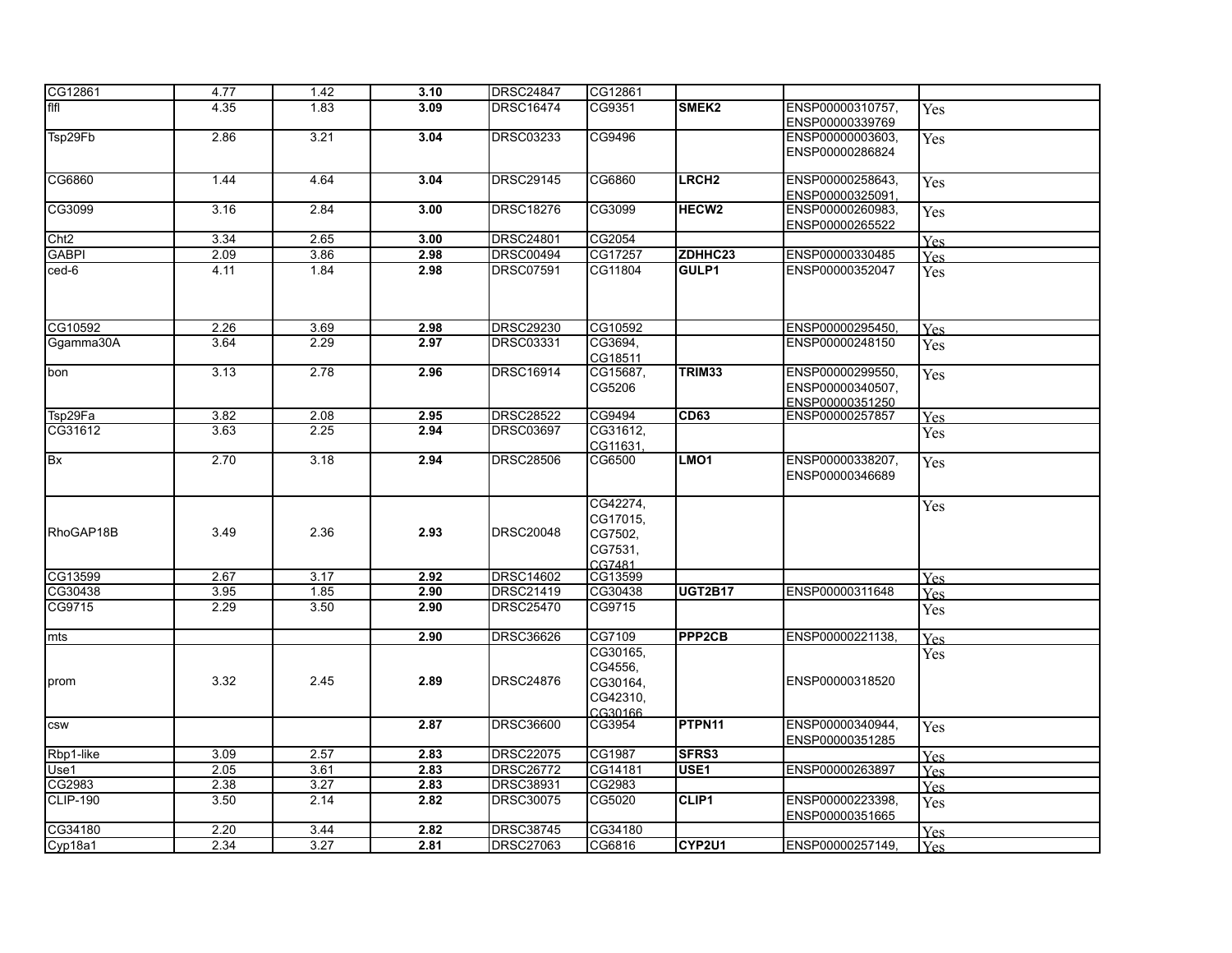| wntD                 | 3.03 | 2.59 | 2.81 | <b>DRSC28538</b> | CG8458   |                  |                  | Yes        |
|----------------------|------|------|------|------------------|----------|------------------|------------------|------------|
|                      |      |      |      |                  |          |                  |                  |            |
| sba                  | 3.85 | 1.72 | 2.79 | <b>DRSC17050</b> | CG13598  |                  |                  | Yes        |
| CG5599               | 3.56 | 2.01 | 2.79 | <b>DRSC25764</b> | CG5599   | <b>IDBT</b>      | ENSP00000260559  |            |
| tre-1                | 3.70 | 1.85 | 2.78 | <b>DRSC38645</b> | CG34649  |                  |                  | <b>Yes</b> |
| CG7214               | 2.16 | 3.37 | 2.77 | <b>DRSC03028</b> | CG7214   |                  |                  | <b>Yes</b> |
| Muc68E               | 1.59 | 3.95 | 2.77 | <b>DRSC09146</b> | CG33265  |                  |                  | Yes        |
| lbl                  | 2.28 | 3.22 | 2.75 | <b>DRSC07585</b> | CG13425  |                  | ENSP00000317788, |            |
|                      |      |      |      |                  |          |                  | ENSP00000333256, | Yes        |
|                      |      |      |      |                  |          |                  |                  |            |
| CG4168               | 1.83 | 3.63 | 2.73 | <b>DRSC22789</b> | CG4168   |                  | ENSP00000341659  | <b>Yes</b> |
| Gen                  | 2.19 | 3.25 | 2.72 | <b>DRSC09679</b> | CG10670  | <b>GEN1</b>      | ENSP00000318977  |            |
| Arp8                 | 2.64 | 2.75 | 2.70 | <b>DRSC20059</b> | CG7846   | ACTR8            | ENSP00000336842  |            |
| CG14632              | 4.08 | 1.32 | 2.70 | <b>DRSC25845</b> | CG14632  |                  |                  |            |
| CG11768              | 2.11 | 3.29 | 2.70 | <b>DRSC29630</b> | CG11768  |                  |                  |            |
| CG11367, CG32454     | 4.35 | 1.03 | 2.69 | DRSC11652        | CG11367: |                  | CG11367:         |            |
| <b>Empty Control</b> | 3.67 | 1.71 | 2.69 |                  |          |                  |                  |            |
|                      |      |      |      |                  |          |                  |                  |            |
|                      |      |      |      |                  |          |                  |                  |            |
|                      |      |      |      |                  |          |                  |                  |            |
|                      |      |      |      |                  |          |                  |                  |            |
| CG8444               | 3.07 | 2.28 | 2.68 | <b>DRSC16420</b> | CG8444   | ATP6AP2          | ENSP00000331703  | <b>Yes</b> |
| CG5522               | 3.23 | 2.11 | 2.67 | <b>DRSC06941</b> | CG5522   | <b>RALGPS1</b>   | ENSP00000259351, | Yes        |
|                      |      |      |      |                  |          |                  | ENSP00000263728  |            |
|                      | 3.19 | 2.14 | 2.67 | <b>DRSC14535</b> |          |                  |                  | Yes        |
| <b>Empty Control</b> | 2.66 | 2.68 | 2.67 |                  |          |                  |                  |            |
| Shaw                 | 3.03 | 2.27 | 2.65 | <b>DRSC00788</b> | CG2822,  |                  | ENSP00000241333, | <b>Yes</b> |
| CG14590              | 4.11 | 1.18 | 2.65 | <b>DRSC04867</b> | CG14590  |                  |                  |            |
|                      |      |      |      |                  |          |                  |                  |            |
|                      |      |      |      |                  |          |                  |                  |            |
|                      |      |      |      |                  |          |                  |                  |            |
| CG1707               | 3.03 | 2.27 | 2.65 | <b>DRSC06657</b> | CG1707   | GLO <sub>1</sub> | ENSP00000244746  |            |
| beat-Ic              | 3.68 | 1.61 | 2.65 | <b>DRSC23508</b> | CG4838   |                  |                  |            |
| CG14717              | 2.34 | 2.93 | 2.64 | <b>DRSC14940</b> | CG14717  |                  |                  |            |
| sra                  | 2.23 | 3.03 | 2.63 | <b>DRSC17015</b> | CG6072   | <b>RCAN2</b>     | ENSP00000236261, | Yes        |
|                      |      |      |      |                  |          |                  | ENSP00000305223, |            |
|                      |      |      |      |                  |          |                  | ENSP00000320768  |            |
| ICG33639             | 3.54 | 1.72 | 2.63 | <b>DRSC23778</b> | CG33639, |                  |                  |            |
|                      |      |      |      |                  | CG5936,  |                  |                  |            |
|                      |      |      |      |                  | CG16958  |                  |                  |            |
| CG7051               | 2.46 | 2.79 | 2.63 | <b>DRSC27636</b> | CG7051   | WDR78            |                  | Yes        |
| CG6569               | 3.23 | 2.01 | 2.62 | <b>DRSC16067</b> | CG6569   |                  |                  |            |
| CG1308               | 2.70 | 2.54 | 2.62 | <b>DRSC24732</b> | CG1308   |                  |                  |            |
| aly                  | 3.32 | 1.90 | 2.61 | <b>DRSC39161</b> | CG2075   |                  |                  |            |
| CG31648              | 2.11 | 3.08 | 2.60 | <b>DRSC22692</b> | CG31648, | <b>COX11</b>     | ENSP00000299335  | Yes        |
|                      |      |      |      |                  | CG6922   |                  |                  |            |
| Toll-7               | 2.61 | 2.57 | 2.59 | <b>DRSC29640</b> | CG8595   |                  | ENSP00000260010  | <b>Yes</b> |
| CG9279               | 2.99 | 2.16 | 2.58 | <b>DRSC11057</b> | CG9279   |                  |                  |            |
|                      |      | 2.22 |      |                  |          |                  |                  |            |
| xmas-2               | 2.94 |      | 2.58 | <b>DRSC22178</b> | CG8919,  |                  | ENSP00000291688  | Yes        |
| Sln                  | 2.10 | 3.04 | 2.57 | <b>DRSC07133</b> | CG8271   | <b>SLC16A12</b>  |                  | <b>Yes</b> |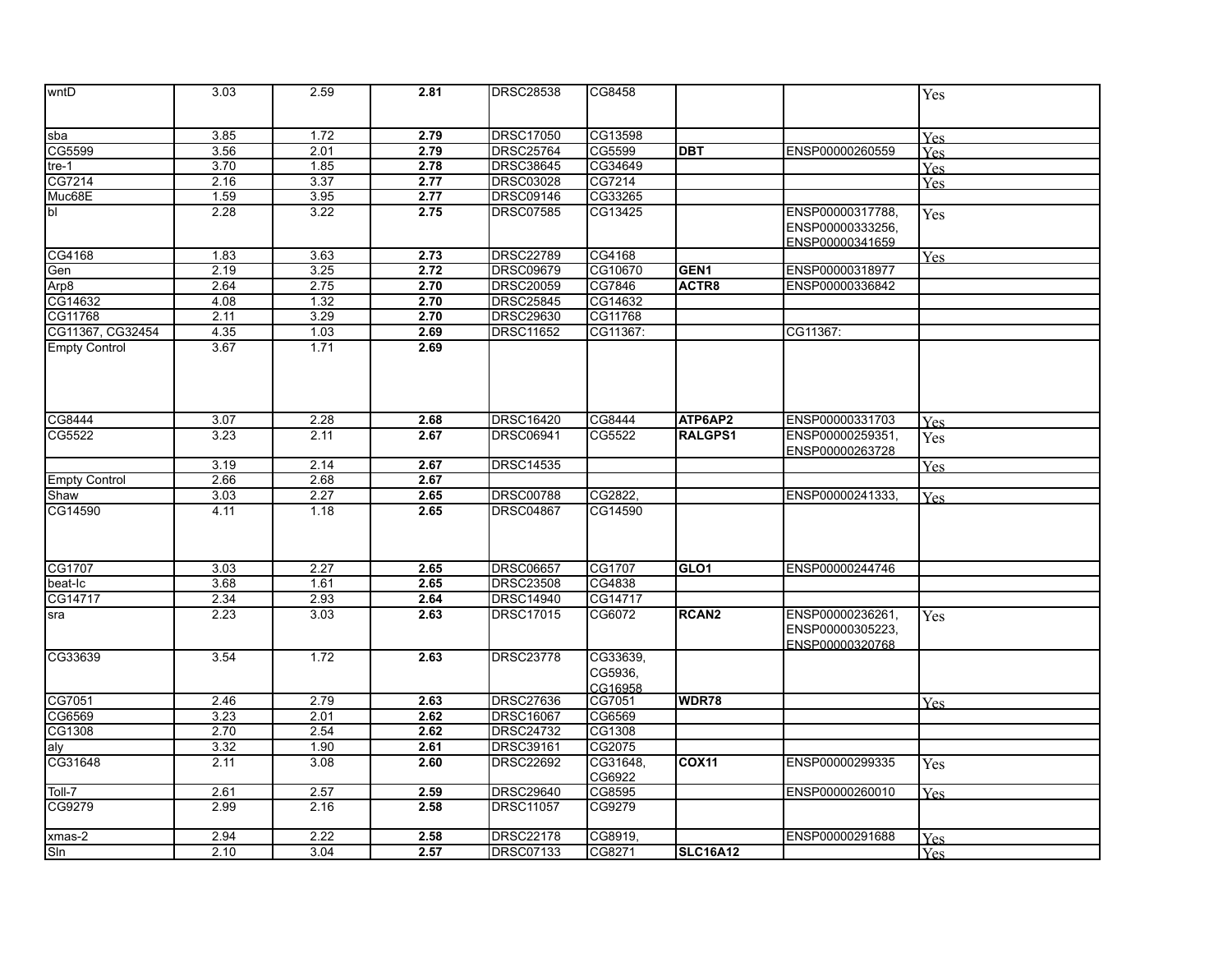| Pros28.1A                        | 2.82 | 2.31              | 2.57 | <b>DRSC16800</b> | CG17268             |                  | ENSP00000217153,<br>ENSP00000311121 | Yes        |
|----------------------------------|------|-------------------|------|------------------|---------------------|------------------|-------------------------------------|------------|
| HDC15639 ('+' in<br>Stolc et al) | 2.73 | 2.40              | 2.57 | <b>DRSC29010</b> |                     |                  |                                     |            |
| conv                             | 2.75 | 2.36              | 2.56 | <b>DRSC07213</b> | CG8561              |                  |                                     | Yes        |
| CG4933                           | 2.11 | 3.00              | 2.56 | <b>DRSC10461</b> | CG4933              | <b>OSGEP</b>     | ENSP00000206542                     | <b>Yes</b> |
| Mitf                             | 3.01 | 2.11              | 2.56 | <b>DRSC17212</b> | CG40476,            |                  | ENSP00000265440,                    | <b>Yes</b> |
| CG42339                          | 2.69 | 2.41              | 2.55 | <b>DRSC19481</b> | CG42339,            |                  |                                     |            |
|                                  |      |                   |      |                  | CG12626,<br>CG15204 |                  |                                     |            |
| CG2813                           | 2.93 | 2.15              | 2.54 | <b>DRSC00538</b> | CG2813              |                  |                                     |            |
| Rpb11                            | 2.79 | 2.29              | 2.54 | <b>DRSC02995</b> | CG6840              | <b>POLR2J</b>    | ENSP00000315849                     | <b>Yes</b> |
| CG10321                          | 3.03 | 2.04              | 2.54 | <b>DRSC04061</b> | CG10321             |                  |                                     |            |
| <b>HDC07158</b>                  | 2.60 | 2.47              | 2.54 | <b>DRSC05730</b> |                     |                  |                                     |            |
| retinophilin                     | 2.94 | 2.14              | 2.54 | <b>DRSC12132</b> | CG10233             | <b>MORN4</b>     | ENSP00000335498                     | <b>Yes</b> |
| CG13117                          | 2.53 | 2.55              | 2.54 | <b>DRSC26983</b> | CG13117             |                  |                                     |            |
| ash1                             | 2.83 | 2.23              | 2.53 | <b>DRSC11325</b> | CG8887              |                  |                                     |            |
| Rgk2                             | 1.08 | 3.97              | 2.53 | <b>DRSC21651</b> | CG34390,            | REM <sub>1</sub> | ENSP00000201979                     |            |
| fas                              | 3.43 | 1.63              | 2.53 | <b>DRSC23756</b> | CG17716             |                  |                                     |            |
| CG9915                           | 3.07 | 1.97              | 2.52 | <b>DRSC21565</b> | CG9915              | <b>IWS1</b>      | ENSP00000295321                     | Yes        |
| CG8451                           | 2.96 | 2.03              | 2.50 | <b>DRSC03088</b> | CG8451              |                  |                                     |            |
| Muc55B                           | 3.97 | 1.02              | 2.50 | <b>DRSC21440</b> | CG5765              |                  |                                     |            |
| CG31457                          | 2.44 | 2.56              | 2.50 | <b>DRSC22935</b> | CG31457,            |                  |                                     |            |
| CG5278                           | 2.70 | 2.27              | 2.49 | <b>DRSC15760</b> | CG5278              |                  |                                     |            |
| n-syb                            | 1.75 | 3.23              | 2.49 | <b>DRSC27077</b> | CG17248             | VAMP1            | ENSP00000314214,                    | <b>Yes</b> |
| CG42234                          | 1.45 | 3.50              | 2.48 | <b>DRSC08394</b> | CG42234,            |                  | ENSP00000227256                     | <b>Yes</b> |
| TwdIL                            | 2.73 | 2.22              | 2.48 | <b>DRSC16042</b> | CG6447              |                  |                                     |            |
| CG9747                           | 3.44 | 1.52              | 2.48 | <b>DRSC16554</b> | CG9747              |                  |                                     |            |
| <b>Map205</b>                    | 2.17 | 2.78              | 2.48 | <b>DRSC16732</b> | CG1483              |                  |                                     |            |
| CG8578                           | 2.08 | 2.88              | 2.48 | <b>DRSC20114</b> | CG8578              |                  | ENSP00000338727                     |            |
| Dad                              | 2.18 | 2.78              | 2.48 | <b>DRSC28345</b> | CG5201              | SMAD7            |                                     | Yes        |
| dpa                              | 2.33 | 2.59              | 2.46 | <b>DRSC07604</b> | CG1616              | MCM4             | ENSP00000262105                     |            |
| scaf6                            | 2.37 | 2.54              | 2.46 | <b>DRSC10676</b> | CG6626,             | CHERP            | ENSP00000198939                     | <b>Yes</b> |
| CG12213                          | 1.14 | 3.77              | 2.46 | <b>DRSC22109</b> | CG12213             |                  |                                     |            |
| CG17364                          | 1.28 | 3.64              | 2.46 | <b>DRSC22689</b> | CG17364             |                  |                                     |            |
| CG10177                          | 2.66 | 2.25              | 2.46 | <b>DRSC27888</b> | CG10177             |                  |                                     |            |
| Rrp4                             | 3.77 | $\overline{1.15}$ | 2.46 | <b>DRSC29543</b> | CG3931              | <b>EXOSC2</b>    | ENSP00000253010                     |            |
| CG42514, CG42513                 | 1.94 | 2.96              | 2.45 | <b>DRSC10428</b> | CG42514:            |                  | CG42513: ADCY5 CG42514:             | Yes        |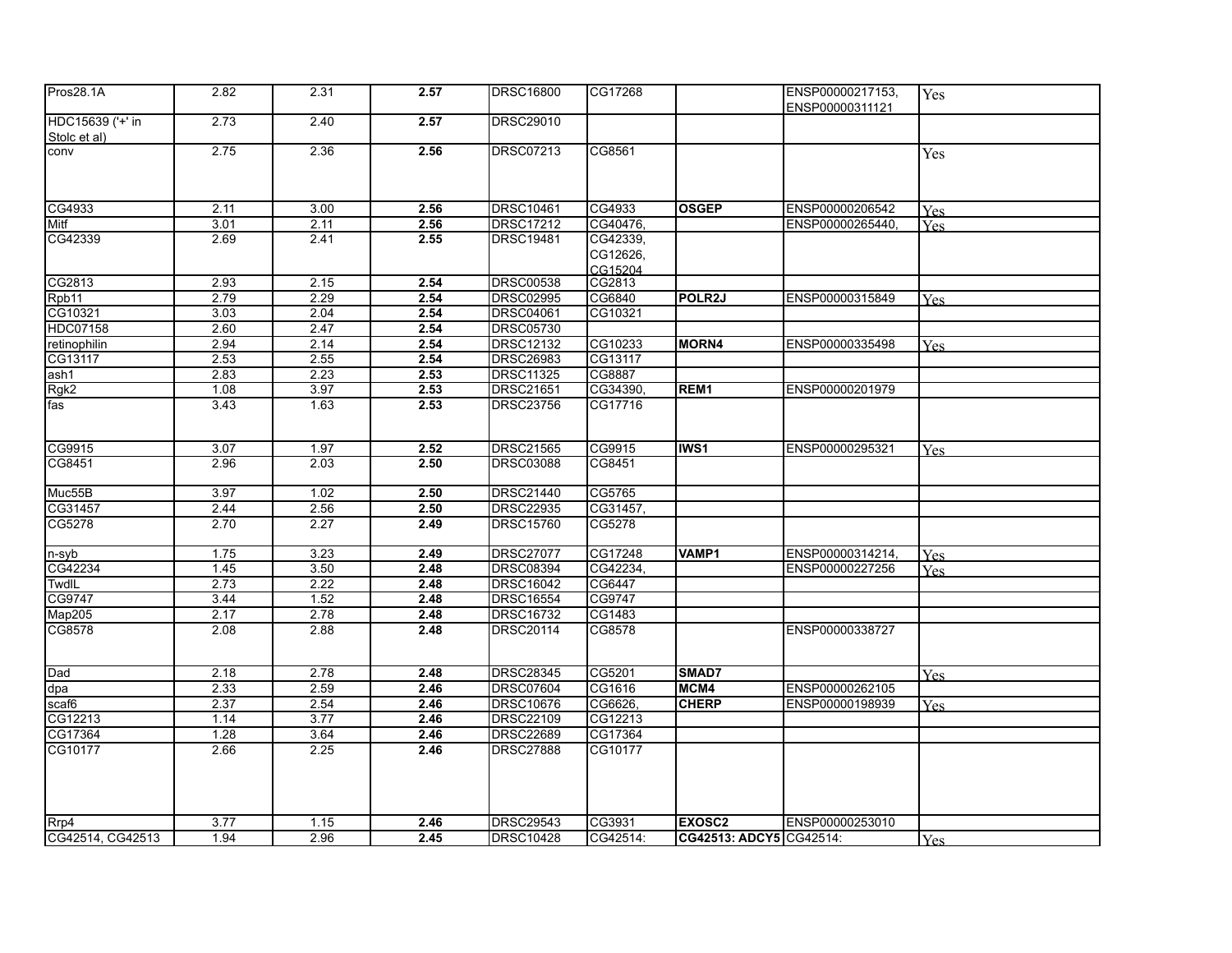| CG1969             | 1.79 | 3.10 | 2.45 | <b>DRSC15405</b> | CG1969             | GNPNAT1                 | ENSP00000216410  | Yes        |
|--------------------|------|------|------|------------------|--------------------|-------------------------|------------------|------------|
|                    |      |      |      |                  |                    |                         |                  |            |
|                    |      |      |      |                  |                    |                         |                  |            |
|                    |      |      |      |                  |                    |                         |                  |            |
|                    |      |      |      |                  |                    |                         |                  |            |
|                    |      |      |      |                  |                    |                         |                  |            |
| mRpL30             | 2.17 | 2.73 | 2.45 | <b>DRSC18416</b> | CG7038             |                         | ENSP00000338057  |            |
| Cklalpha           | 2.47 | 2.42 | 2.45 | DRSC20231        | CG2028             | <b>CSNK1A1L</b>         | ENSP00000261798, | <b>Yes</b> |
|                    |      |      |      |                  |                    |                         | ENSP00000322723  |            |
| CG31549            | 3.62 | 1.28 | 2.45 | <b>DRSC21688</b> | CG31549,           |                         | ENSP00000263278  |            |
| slp2               | 3.47 | 1.43 | 2.45 | <b>DRSC26622</b> | CG2939             |                         | ENSP00000339004  | Yes        |
| CG8783             | 1.93 | 2.95 | 2.44 | <b>DRSC11044</b> | CG8783             | C16orf35                | ENSP00000262313  |            |
| CG10703            | 2.66 | 2.21 | 2.44 | <b>DRSC29299</b> | CG10703            | GCC1                    | ENSP00000318821  |            |
| CG4259             | 3.67 | 1.21 | 2.44 | DRSC29614        | CG4259             |                         |                  | Yes.       |
| HDC01093           | 1.10 | 3.75 | 2.43 | <b>DRSC00929</b> |                    |                         |                  |            |
|                    |      |      |      |                  |                    |                         |                  |            |
|                    |      |      |      |                  |                    |                         |                  |            |
|                    |      |      |      |                  |                    |                         |                  |            |
|                    |      |      |      |                  |                    |                         |                  |            |
| CG2292             | 3.81 | 1.04 | 2.43 | <b>DRSC06837</b> | CG2292             | <b>PIGN</b>             | ENSP00000350263  |            |
|                    |      |      |      |                  |                    |                         |                  |            |
| Rh6                | 3.11 | 1.74 | 2.43 | <b>DRSC16823</b> | CG5192             | OPN4                    | ENSP00000241891  | Yes        |
| MED26              | 1.63 | 3.23 | 2.43 | <b>DRSC17148</b> | CG1823,            |                         |                  |            |
| CG32533            | 2.44 | 2.41 | 2.43 | <b>DRSC19443</b> | CG1793<br>CG32533, | <b>DHX34</b>            | ENSP00000331907  |            |
| Lcp65Ab2, Lcp65Ab1 | 2.84 | 2.02 | 2.43 | <b>DRSC29739</b> | Lcp65Ab2:          |                         |                  |            |
| Ugt37a1            | 3.27 | 1.56 | 2.42 | <b>DRSC02114</b> | CG11012            |                         |                  |            |
| CSN3               | 2.31 | 2.52 | 2.42 | <b>DRSC11859</b> | CG18332            | COPS3                   | ENSP00000268717  | <b>Yes</b> |
| Eig71Ei            | 3.52 | 1.32 | 2.42 | <b>DRSC29123</b> | CG7327             |                         |                  | Yes.       |
| Rev1               | 2.36 | 2.46 | 2.41 | <b>DRSC08264</b> | CG12189            | REV <sub>1</sub>        | ENSP00000258428  | Yes        |
|                    |      |      |      |                  |                    |                         |                  |            |
|                    |      |      |      |                  |                    |                         |                  |            |
|                    |      |      |      |                  |                    |                         |                  |            |
| HLH106             | 2.91 | 1.90 | 2.41 | <b>DRSC11182</b> | CG8522             | SREBF1                  | ENSP00000261646, |            |
|                    |      |      |      |                  |                    |                         | ENSP00000355169  |            |
|                    |      |      |      |                  |                    |                         |                  |            |
|                    |      |      |      |                  |                    |                         |                  |            |
|                    |      |      |      |                  |                    |                         |                  |            |
|                    |      |      |      |                  |                    |                         |                  |            |
|                    |      |      |      |                  |                    |                         |                  |            |
| CG32547            | 1.36 | 3.46 | 2.41 | <b>DRSC19263</b> | CG32547,           |                         |                  |            |
| CG15337            | 3.37 | 1.44 | 2.41 | <b>DRSC22778</b> | CG15337            |                         |                  |            |
|                    |      |      |      |                  |                    |                         |                  |            |
| CG42303, CG42304   | 3.09 | 1.73 | 2.41 | <b>DRSC23772</b> | CG42303:           | CG42304: SNUPN CG42303: |                  | Yes        |
| CG30105            | 1.51 | 3.28 | 2.40 | <b>DRSC05668</b> | CG30105            |                         | ENSP00000308193  |            |
| Cyp6a14            | 2.43 | 2.37 | 2.40 | <b>DRSC07376</b> | CG8687             |                         |                  |            |
| Anxb11             | 3.48 | 1.32 | 2.40 | <b>DRSC19331</b> | CG9968             | <b>ANXA7</b>            | ENSP00000265447, |            |
| CG8097             | 2.19 | 2.61 | 2.40 | <b>DRSC20079</b> | CG8097             |                         | ENSP00000344989  |            |
|                    |      |      |      |                  |                    |                         |                  |            |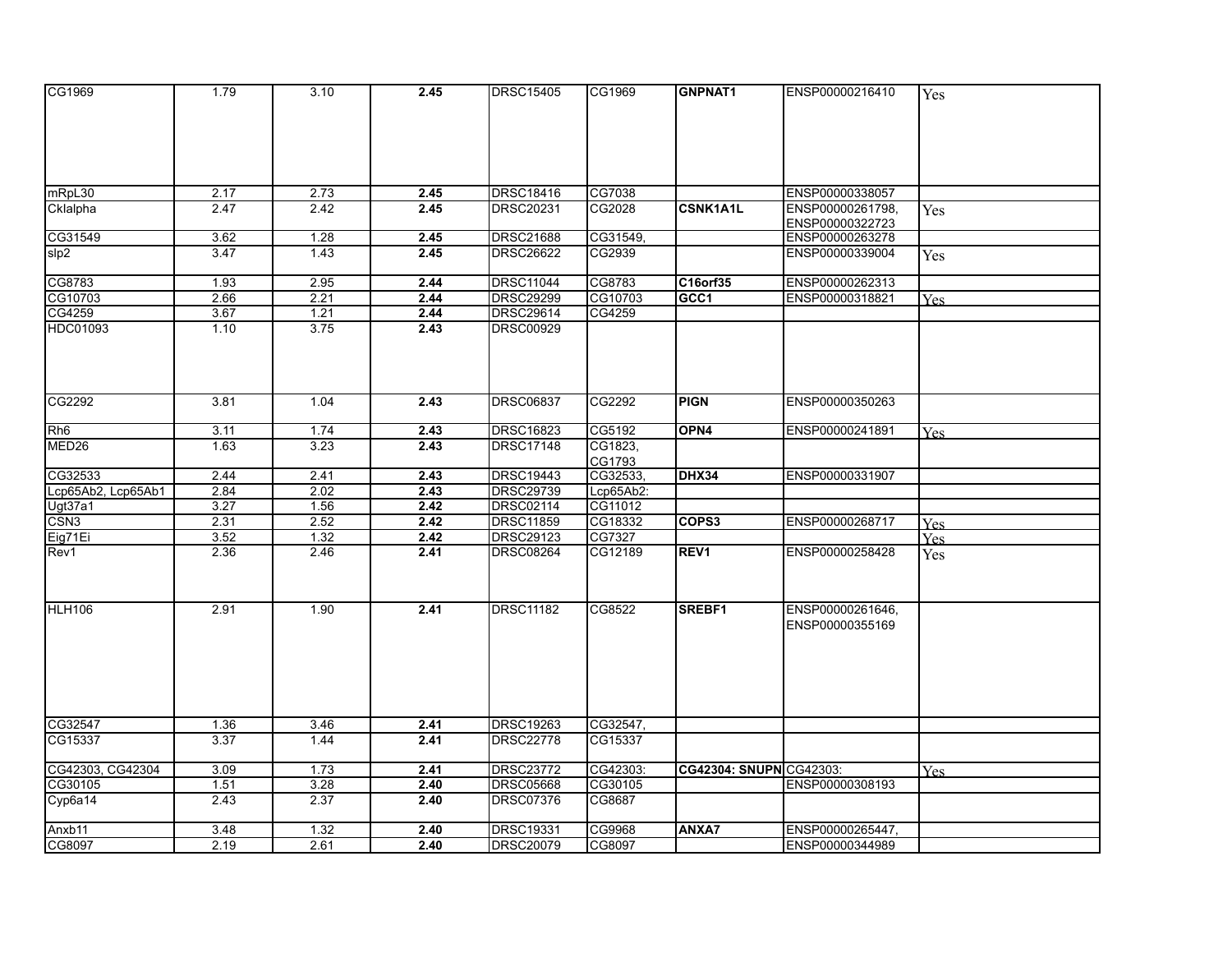| CG32856           | 3.25 | 1.54 | 2.40 | <b>DRSC29746</b> | CG32856                                    |               |                                                         |            |
|-------------------|------|------|------|------------------|--------------------------------------------|---------------|---------------------------------------------------------|------------|
| SerT              | 3.24 | 1.53 | 2.39 | <b>DRSC04655</b> | CG4545                                     |               | ENSP00000261707                                         | <b>Yes</b> |
| CG32368           | 2.37 | 2.41 | 2.39 | <b>DRSC25473</b> | CG32368                                    |               |                                                         |            |
| $l$ r68b          | 2.23 | 2.52 | 2.38 | <b>DRSC10251</b> | CG17152                                    |               |                                                         | Yes        |
| mfr               | 2.58 | 2.17 | 2.38 | <b>DRSC10543</b> | CG5747                                     |               | ENSP00000258104,                                        | Yes        |
| CG3773            | 2.17 | 2.59 | 2.38 | <b>DRSC15513</b> | CG3773                                     |               |                                                         |            |
| CG31266, CG4053   | 2.69 | 2.07 | 2.38 | <b>DRSC29364</b> | CG31266:<br>CG31266,<br>CG5240;<br>CG4053: |               |                                                         |            |
| CG17107           | 2.47 | 2.26 | 2.37 | <b>DRSC02575</b> | CG17107                                    |               |                                                         |            |
| shn               | 2.10 | 2.64 | 2.37 | <b>DRSC05266</b> | CG7734                                     |               |                                                         | <b>Yes</b> |
| mud               | 3.16 | 1.57 | 2.37 | <b>DRSC19019</b> | CG12047                                    |               |                                                         |            |
| CG33251, CG9915   | 2.31 | 2.42 | 2.37 | <b>DRSC20217</b> | CG33251:<br>CG33251;<br>CG9915:<br>CG9915  | CG9915: IWS1  | CG9915:<br>ENSP00000295321                              |            |
| Mms19             | 3.11 | 1.63 | 2.37 | <b>DRSC27172</b> | CG12005                                    | MMS19         | ENSP00000307263                                         |            |
| CG40413           | 3.04 | 1.70 | 2.37 | <b>DRSC37772</b> | CG40413                                    |               |                                                         |            |
| CG10264           | 1.18 | 3.54 | 2.36 | <b>DRSC14222</b> | CG10264                                    |               |                                                         |            |
| CG32699           | 2.88 | 1.84 | 2.36 | <b>DRSC18257</b> | CG32699,                                   | <b>LPCAT1</b> | ENSP00000262134.                                        | Yes        |
| scyl              | 1.69 | 3.03 | 2.36 | <b>DRSC27699</b> | CG7590                                     |               | ENSP00000307305,<br>ENSP00000354830                     | Yes        |
| Aplip1            | 2.96 | 1.74 | 2.35 | <b>DRSC08697</b> | CG1200                                     |               | ENSP00000241014,<br>ENSP00000330572,<br>ENSP00000337509 | Yes        |
| Scsalpha          | 2.98 | 1.72 | 2.35 | <b>DRSC08698</b> | CG1065                                     | <b>SUCLG1</b> | ENSP00000295783                                         | Yes        |
| CG5220            | 1.81 | 2.88 | 2.35 | <b>DRSC15741</b> | CG5220                                     | <b>FTSJ1</b>  | ENSP00000326948                                         |            |
| Hsp70Bb, Hsp70Ba, | 1.02 | 3.68 | 2.35 | <b>DRSC21248</b> | Hsp70Bb:                                   | Hsp70Bb:      |                                                         | <b>Yes</b> |
| CG14420           | 2.45 | 2.25 | 2.35 | <b>DRSC25167</b> | CG14420                                    |               |                                                         |            |
| CG15141           | 3.25 | 1.45 | 2.35 | <b>DRSC29031</b> | CG15141                                    | UBR7          | ENSP00000013070                                         | Yes        |
| CG14453           | 1.77 | 2.90 | 2.34 | <b>DRSC11710</b> | CG14453                                    |               |                                                         |            |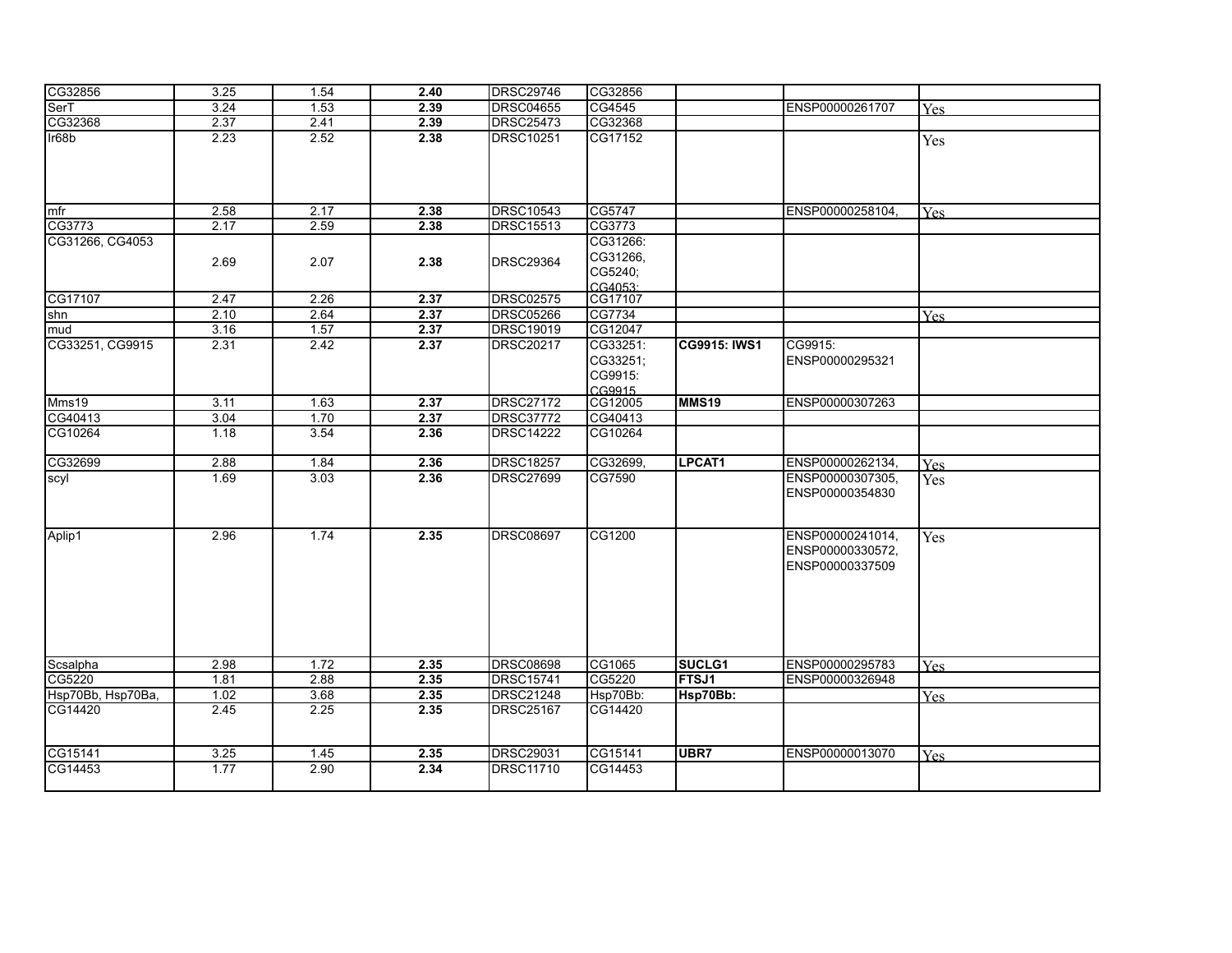| CG6782, CG6783<br>CR18275, CG13373 | 2.15<br>1.19 | 2.53<br>3.48 | 2.34<br>2.34 | DRSC16114<br><b>DRSC17900</b> | CG6782:<br>CG6782,<br>CG31305;<br>CG6783:<br>CG6783,<br>CG31305<br>CR18275:<br>CG18275; | CG6782:<br>SLC25A1     | CG6782:<br>ENSP00000215882.<br>CG6783:<br>ENSP00000237789,<br>CG6783:<br>ENSP00000241156,<br>CG6783:<br>ENSP00000256103,<br>CG6783:<br>ENSP00000256104,<br>CG6783:<br>ENSP00000297258,<br>CG6783:<br>ENSP00000300149.<br>CG6783:<br>ENSP00000311616,<br>CG6783:<br>ENSP00000348931,<br>CG6783: | Yes        |
|------------------------------------|--------------|--------------|--------------|-------------------------------|-----------------------------------------------------------------------------------------|------------------------|------------------------------------------------------------------------------------------------------------------------------------------------------------------------------------------------------------------------------------------------------------------------------------------------|------------|
|                                    |              |              |              |                               | CG13373:<br>CG13373                                                                     |                        |                                                                                                                                                                                                                                                                                                |            |
| <b>ct</b>                          | 3.06         | 1.62         | 2.34         | <b>DRSC25100</b>              | CG11387                                                                                 |                        | ENSP00000261726,                                                                                                                                                                                                                                                                               | <b>Yes</b> |
| CG11413, CG4622                    | 3.47         | 1.19         | 2.33         | <b>DRSC04109</b>              | CG11413:<br>CG11413;<br>CG4622:<br>CG4622                                               | CG4622: ZCCHC8 CG4622: | ENSP00000337313                                                                                                                                                                                                                                                                                |            |
| CG18604                            | 1.42         | 3.23         | 2.33         | <b>DRSC06771</b>              | CG18604                                                                                 |                        |                                                                                                                                                                                                                                                                                                |            |
| GckIII                             | 1.53         | 3.13         | 2.33         | DRSC15729                     | CG5169                                                                                  | <b>STK25</b>           | ENSP00000261573.<br>ENSP00000276210,<br>ENSP00000325748                                                                                                                                                                                                                                        | Yes        |
| Hex-t2                             | 1.49         | 3.16         | 2.33         | DRSC28247                     | CG32849.                                                                                | <b>HK1</b>             | ENSP00000223366,                                                                                                                                                                                                                                                                               |            |
| sca                                | 2.37         | 2.26         | 2.32         | <b>DRSC07677</b>              | CG17579                                                                                 |                        |                                                                                                                                                                                                                                                                                                |            |
| 1(3)04053                          | 2.11         | 2.53         | 2.32         | <b>DRSC11640</b>              | CG11238                                                                                 |                        |                                                                                                                                                                                                                                                                                                |            |
| CG6490                             | 2.28         | 2.36         | 2.32         | <b>DRSC16054</b>              | CG6490                                                                                  |                        |                                                                                                                                                                                                                                                                                                |            |
| CG42268                            | 2.11         | 2.52         | 2.32         | <b>DRSC29387</b>              | CG42268,                                                                                |                        |                                                                                                                                                                                                                                                                                                |            |
| CG2943                             | 3.00         | 1.62         | 2.31         | <b>DRSC15455</b>              | CG2943                                                                                  | <b>KIAA0090</b>        | ENSP00000264214                                                                                                                                                                                                                                                                                |            |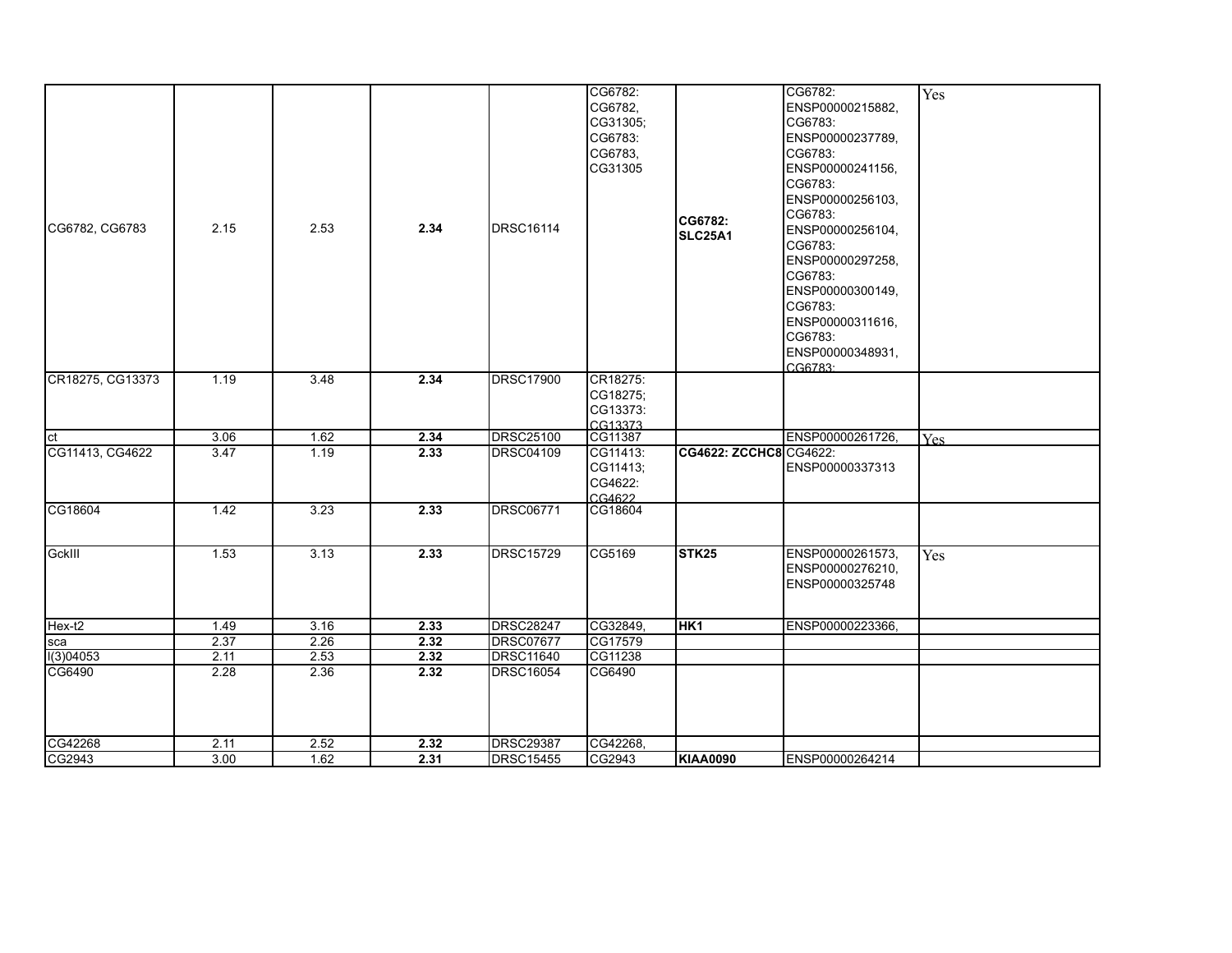| Ugt86Dh                                                 | 2.19 | 2.43 | 2.31 | <b>DRSC15641</b> | CG4772                                      |                           | ENSP00000251566,<br>ENSP00000265403.<br>ENSP00000286604,<br>ENSP00000304507,<br>ENSP00000304811,<br>ENSP00000305221,<br>ENSP00000311792,<br>ENSP00000320401,<br>ENSP00000327082,<br>ENSP00000334276, | Yes        |
|---------------------------------------------------------|------|------|------|------------------|---------------------------------------------|---------------------------|------------------------------------------------------------------------------------------------------------------------------------------------------------------------------------------------------|------------|
| CG8543                                                  | 2.53 | 2.08 | 2.31 | <b>DRSC25399</b> | CG8543                                      |                           |                                                                                                                                                                                                      |            |
| HDC05705 ('+' in<br>Stolc et al) ('+' in Hild<br>et al) | 3.53 | 1.08 | 2.31 | <b>DRSC28261</b> |                                             |                           |                                                                                                                                                                                                      |            |
| HDC09489 ('+' in<br>Stolc et al) ('+' in Hild<br>et al) | 2.80 | 1.80 | 2.30 | <b>DRSC09056</b> |                                             |                           |                                                                                                                                                                                                      |            |
| CG17803                                                 | 2.11 | 2.48 | 2.30 | <b>DRSC15275</b> | CG17803                                     |                           |                                                                                                                                                                                                      |            |
| CG42339                                                 | 3.28 | 1.32 | 2.30 | <b>DRSC21843</b> | CG42339,<br>CG12626,<br>CG15204             |                           |                                                                                                                                                                                                      |            |
| Pgk                                                     | 2.15 | 2.44 | 2.30 | <b>DRSC23340</b> | CG3127                                      | PGK <sub>1</sub>          | ENSP00000218265,                                                                                                                                                                                     | <b>Yes</b> |
| Ubqn                                                    | 1.68 | 2.91 | 2.30 | <b>DRSC24055</b> | CG14224                                     | <b>UBQLN1</b>             | ENSP00000292319,<br>ENSP00000297810,<br>ENSP00000345195                                                                                                                                              | Yes        |
| swm                                                     | 3.30 | 1.28 | 2.29 | <b>DRSC02012</b> | CG10084                                     | <b>RBM26</b>              | ENSP00000265271,                                                                                                                                                                                     |            |
| CG14903                                                 | 1.03 | 3.54 | 2.29 | <b>DRSC15024</b> | CG14903                                     | C2orf79                   | ENSP00000330389                                                                                                                                                                                      |            |
| sbr                                                     | 3.36 | 1.22 | 2.29 | <b>DRSC20368</b> | CG1664,<br>CG17335                          | NXF1                      | ENSP00000263032,<br>ENSP00000294172.                                                                                                                                                                 |            |
| fd96Ca                                                  | 2.75 | 1.83 | 2.29 | <b>DRSC23974</b> | CG11921                                     |                           | ENSP00000304004                                                                                                                                                                                      | <b>Yes</b> |
| CG5150                                                  | 2.93 | 1.63 | 2.28 | <b>DRSC10486</b> | CG5150                                      |                           | ENSP00000295450,<br>ENSP00000295453,<br>ENSP00000295463,<br>ENSP00000343937                                                                                                                          |            |
| byn                                                     | 2.20 | 2.35 | 2.28 | <b>DRSC11332</b> | CG7260                                      | T.                        | ENSP00000271394,<br>ENSP00000296946                                                                                                                                                                  | Yes        |
| CG14907, CG14906                                        | 2.96 | 1.59 | 2.28 | <b>DRSC15026</b> | CG14907:<br>CG14907;<br>CG14906:<br>CG14906 | CG14906:<br><b>METTL4</b> | CG14906:<br>ENSP00000320349                                                                                                                                                                          |            |
| CG32371                                                 | 1.95 | 2.60 | 2.28 | <b>DRSC22209</b> | CG32371                                     |                           | ENSP00000217347,<br>ENSP00000233121,<br>ENSP00000300249                                                                                                                                              |            |
| CG14177                                                 | 1.83 | 2.71 | 2.27 | <b>DRSC10176</b> | CG14177                                     |                           |                                                                                                                                                                                                      |            |
| CG31294                                                 | 2.75 | 1.78 | 2.27 | <b>DRSC22217</b> | CG31294                                     |                           |                                                                                                                                                                                                      |            |
| CG7465                                                  | 2.15 | 2.38 | 2.27 | <b>DRSC23943</b> | CG7465                                      |                           |                                                                                                                                                                                                      |            |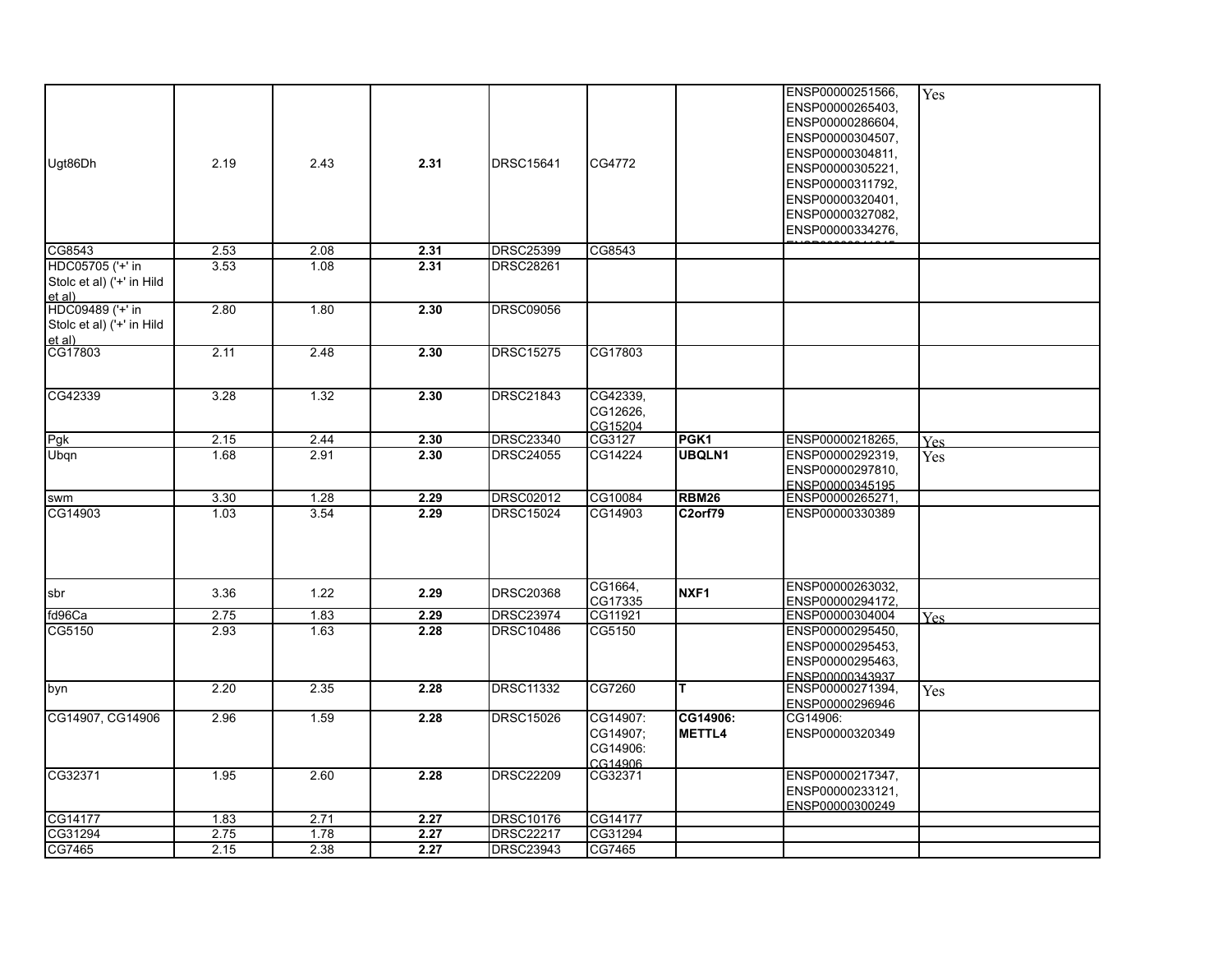| <b>Pgd</b>         | 1.85 | 2.68 | 2.27 | <b>DRSC39148</b> | CG3724   | <b>PGD</b>                     | ENSP00000270776  | Yes        |
|--------------------|------|------|------|------------------|----------|--------------------------------|------------------|------------|
| CG10137            | 1.91 | 2.61 | 2.26 | DRSC02014        | CG10137  | <b>KIAA0562</b>                | ENSP00000263739  | Yes        |
|                    |      |      |      |                  |          |                                |                  |            |
|                    |      |      |      |                  |          |                                |                  |            |
| CG18493            | 2.47 | 2.05 | 2.26 | <b>DRSC15334</b> | CG18493  |                                |                  |            |
| Bap                | 1.89 | 2.62 | 2.26 | <b>DRSC23868</b> | CG12532  | AP <sub>1</sub> B <sub>1</sub> | ENSP00000314414, | Yes        |
| CG17386            | 2.33 | 2.18 | 2.26 | <b>DRSC29366</b> | CG17386  |                                | ENSP00000299213  |            |
|                    |      |      |      |                  |          |                                |                  |            |
| Cenp-C             | 2.85 | 1.67 | 2.26 | <b>DRSC29707</b> | CG11746, |                                |                  |            |
| <b>GFP Control</b> | 2.90 | 1.61 | 2.26 |                  |          |                                |                  |            |
| CG1663             | 1.99 | 2.50 | 2.25 | <b>DRSC06613</b> | CG1663   |                                |                  |            |
| CG11307            | 2.69 | 1.81 | 2.25 | <b>DRSC11648</b> | CG11307  |                                |                  |            |
| Dip-B              | 2.14 | 2.36 | 2.25 | <b>DRSC25975</b> | CG9285   |                                |                  |            |
| FucT6              | 2.61 | 1.89 | 2.25 | <b>DRSC26057</b> | CG2448   | FUT <sub>8</sub>               | ENSP00000353910  | <b>Yes</b> |
| Ptpmeg             | 1.90 | 2.58 | 2.24 | <b>DRSC08684</b> | CG1228   | <b>PTPN4</b>                   | ENSP00000262539. | Yes        |
|                    |      |      |      |                  |          |                                | ENSP00000263708  |            |
|                    |      |      |      |                  |          |                                |                  |            |
|                    |      |      |      |                  |          |                                |                  |            |
|                    |      |      |      |                  |          |                                |                  |            |
|                    |      |      |      |                  | CG6320,  |                                | ENSP00000201943, | Yes        |
| Ca-beta            | 2.23 | 2.25 | 2.24 | <b>DRSC23813</b> | CG14923, | <b>CACNB2</b>                  | ENSP00000320025. |            |
| Btk29A             | 2.87 | 1.58 | 2.23 | <b>DRSC02666</b> | CG18355, | <b>TEC</b>                     | ENSP00000231189, |            |
| CG3925             | 3.26 | 1.20 | 2.23 | <b>DRSC15521</b> | CG3925   | <b>CRBN</b>                    | ENSP00000231948  | <b>Yes</b> |
|                    |      |      |      |                  |          |                                |                  |            |
| CG17597            | 3.10 | 1.36 | 2.23 | <b>DRSC24788</b> | CG17597  |                                | ENSP00000262668  | Yes        |
| CG31958            | 3.07 | 1.39 | 2.23 | <b>DRSC25319</b> | CG31958, |                                |                  |            |
| CG5466             | 3.21 | 1.25 | 2.23 | <b>DRSC25795</b> | CG5466   |                                |                  |            |
|                    |      | 2.22 |      |                  |          |                                |                  |            |
| CG15649            | 2.23 |      | 2.23 | <b>DRSC29626</b> | CG15649  |                                |                  |            |
|                    |      |      |      |                  |          |                                |                  |            |
|                    |      |      |      |                  |          |                                |                  |            |
| CG31798            | 3.19 | 1.25 | 2.22 | <b>DRSC01702</b> | CG31798  |                                |                  |            |
| CG11034            | 2.32 | 2.12 | 2.22 | <b>DRSC02122</b> | CG11034  | DPP4                           | ENSP00000188790. |            |
|                    | 2.47 |      | 2.22 |                  | CG3253   | B3GNT1                         | ENSP00000309096  | <b>Yes</b> |
| CG3253             |      | 1.96 |      | <b>DRSC04350</b> |          |                                |                  |            |
| CG6834             | 2.95 | 1.49 | 2.22 | <b>DRSC16125</b> | CG6834   |                                |                  |            |
| CG7084             | 2.94 | 1.50 | 2.22 | <b>DRSC16194</b> | CG7084   |                                |                  |            |
|                    |      |      |      |                  |          |                                |                  |            |
| CG9009             | 2.02 | 2.41 | 2.22 | <b>DRSC19064</b> | CG9009   |                                |                  |            |
| CG5794             | 1.31 | 3.13 | 2.22 | <b>DRSC23167</b> | CG5794   | USP34                          | ENSP00000263989  | Yes        |
| CG13407            | 1.87 | 2.57 | 2.22 | <b>DRSC25675</b> | CG13407  |                                |                  |            |
| <b>AcCoAS</b>      | 2.77 | 1.66 | 2.22 | <b>DRSC25972</b> | CG9390   | ACSS <sub>2</sub>              | ENSP00000253382  | Yes        |
| Tango9             | 1.58 | 2.83 | 2.21 | <b>DRSC14173</b> | CG10007  |                                | ENSP00000350792  |            |
| CR41604            | 1.50 | 2.92 | 2.21 | <b>DRSC38594</b> |          |                                |                  |            |
| CG6388             | 2.25 | 2.14 | 2.20 | DRSC02951        | CG6388   | TRMT1                          | ENSP00000319457, |            |
|                    |      |      |      |                  |          |                                | ENSP00000331394  |            |
|                    |      |      |      |                  |          |                                |                  |            |
|                    |      |      |      |                  |          |                                |                  |            |
|                    |      |      |      |                  |          |                                |                  |            |
|                    |      |      |      |                  |          |                                |                  |            |
| CG9548             | 1.91 | 2.49 | 2.20 | <b>DRSC03261</b> | CG9548   | PHF5A                          | ENSP00000216252  |            |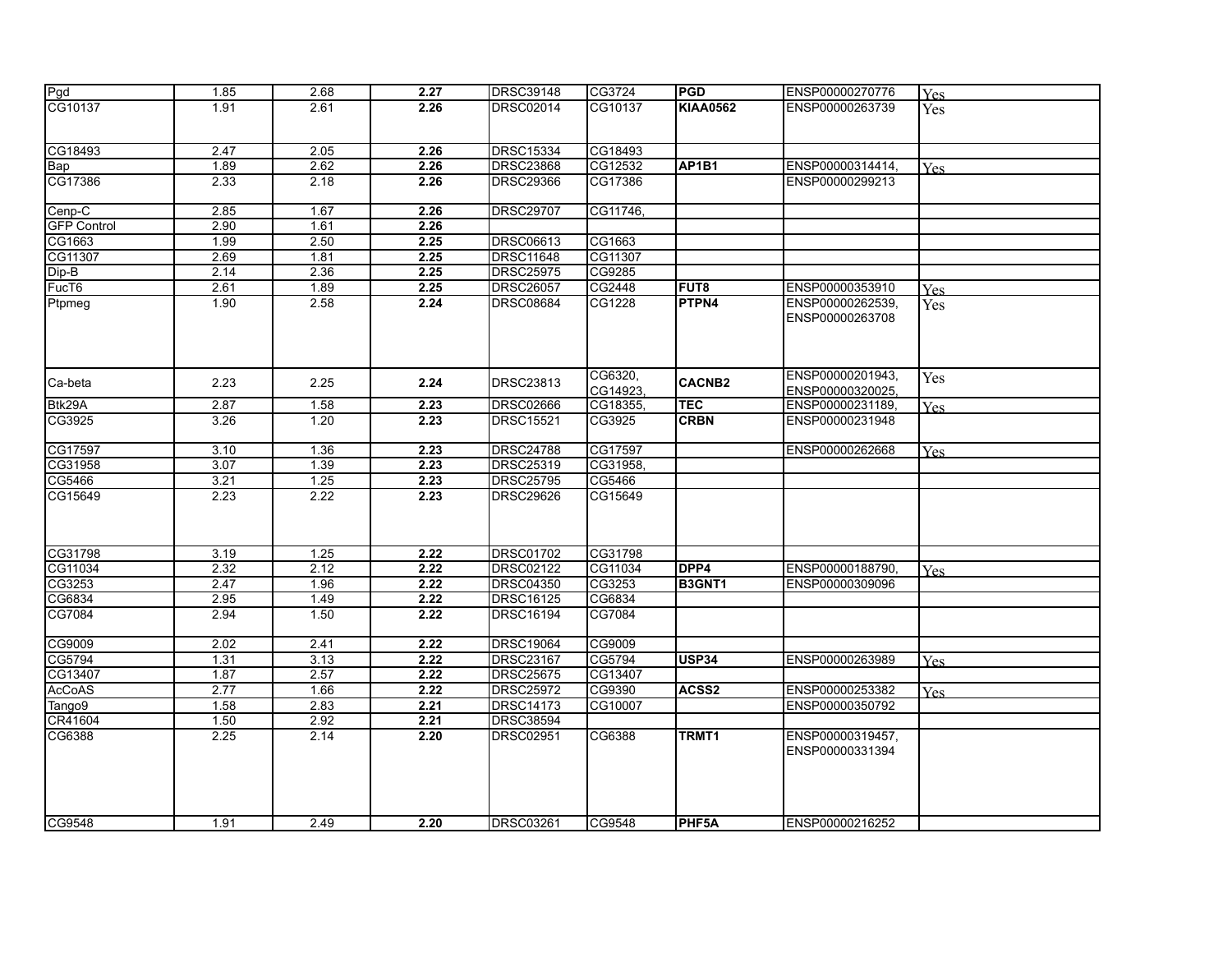|                      |        |      |      |                  | CG18667,<br>CG18484,<br>CG18668,             |                   | ENSP00000207726,<br>ENSP00000256194                                         | Yes        |
|----------------------|--------|------|------|------------------|----------------------------------------------|-------------------|-----------------------------------------------------------------------------|------------|
| Mical                | 2.89   | 1.51 | 2.20 | <b>DRSC14351</b> | CG33208,<br>CG11687,<br>CG33190,<br>CG11685, |                   |                                                                             |            |
| CG32686              | 1.44   | 2.95 | 2.20 | <b>DRSC17645</b> | CG32686                                      |                   |                                                                             |            |
| CG14995              | 2.85   | 1.54 | 2.20 | DRSC22991        | CG14995                                      |                   | ENSP00000270115                                                             | Yes        |
| hang                 | 1.59   | 2.81 | 2.20 | <b>DRSC23216</b> | CG4416,                                      |                   |                                                                             |            |
| HDC08793 ('+' in     | 2.05   | 2.34 | 2.20 | <b>DRSC25305</b> |                                              |                   |                                                                             |            |
| cpo, CG42457         | 1.80   | 2.60 | 2.20 | <b>DRSC25799</b> | cpo: CG31243,                                |                   | cpo:                                                                        | <b>Yes</b> |
| CG9797               | 1.62   | 2.77 | 2.20 | <b>DRSC29073</b> | CG9797                                       |                   |                                                                             |            |
| CG33482              | 1.64   | 2.76 | 2.20 | <b>DRSC38625</b> | CG33482,                                     |                   |                                                                             |            |
| <b>Empty Control</b> | 1.85   | 2.54 | 2.20 |                  |                                              |                   |                                                                             |            |
| <b>kis</b>           | 1.47   | 2.91 | 2.19 | <b>DRSC00625</b> | CG18326,<br>CG3696.<br>CG3660                | CHD7              | ENSP00000219084,<br>ENSP00000244003,<br>ENSP00000262707,<br>ENSP00000307304 | Yes        |
| CG32263              | 2.74   | 1.63 | 2.19 | <b>DRSC22431</b> | CG32263,<br>CG10854                          |                   | ENSP00000247712                                                             | Yes        |
| Gr9a                 | $1.25$ | 3.12 | 2.19 | <b>DRSC22506</b> | CG32693                                      |                   |                                                                             | <b>Yes</b> |
| dpr                  | 2.42   | 1.94 | 2.18 | <b>DRSC06399</b> | CG13439                                      |                   |                                                                             | Yes        |
| CG2218               | 1.86   | 2.50 | 2.18 | <b>DRSC28089</b> | CG2218                                       | UBOX <sub>5</sub> |                                                                             | Yes        |
| CG33276              | 1.58   | 2.77 | 2.18 | <b>DRSC29463</b> | CG33276                                      | URM <sub>1</sub>  | ENSP00000300461                                                             | Yes        |
| kek5                 | 1.48   | 2.88 | 2.18 | <b>DRSC39004</b> | CG12199                                      | LRRC24            |                                                                             | <b>Yes</b> |
| <b>Empty Control</b> | 1.57   | 2.79 | 2.18 |                  |                                              |                   |                                                                             |            |
| Rapgap1              | 2.34   | 2.00 | 2.17 | <b>DRSC02293</b> | CG6682.                                      | <b>RAP1GAP</b>    | ENSP00000254695,                                                            | <b>Yes</b> |
| Psi.                 | 2.49   | 1.85 | 2.17 | <b>DRSC07519</b> | CG8912                                       | <b>KHSRP</b>      | ENSP00000201886,<br>ENSP00000294623,                                        |            |
| Xrp1                 | 2.21   | 2.13 | 2.17 | <b>DRSC15283</b> | CG17836                                      |                   |                                                                             |            |
| CG1924               | 2.84   | 1.50 | 2.17 | <b>DRSC19823</b> | CG1924                                       | <b>CLGN</b>       | ENSP00000247461,                                                            | Yes        |
| <b>HDC20561</b>      | 2.24   | 2.09 | 2.17 | <b>DRSC21176</b> |                                              |                   |                                                                             |            |
| CG18193              | 1.72   | 2.62 | 2.17 | <b>DRSC25198</b> | CG18193                                      |                   |                                                                             |            |
| CG31404              | 1.64   | 2.70 | 2.17 | <b>DRSC28438</b> | CG31404,                                     |                   |                                                                             |            |
| CG34172              | 2.14   | 2.20 | 2.17 | <b>DRSC38937</b> | CG34172                                      |                   |                                                                             |            |
| CG30005              | 1.03   | 3.28 | 2.16 | <b>DRSC06244</b> | CG30005,                                     |                   |                                                                             |            |
| CG13727              | 1.16   | 3.15 | 2.16 | <b>DRSC10055</b> | CG13727                                      |                   |                                                                             |            |
|                      |        |      |      |                  |                                              |                   |                                                                             |            |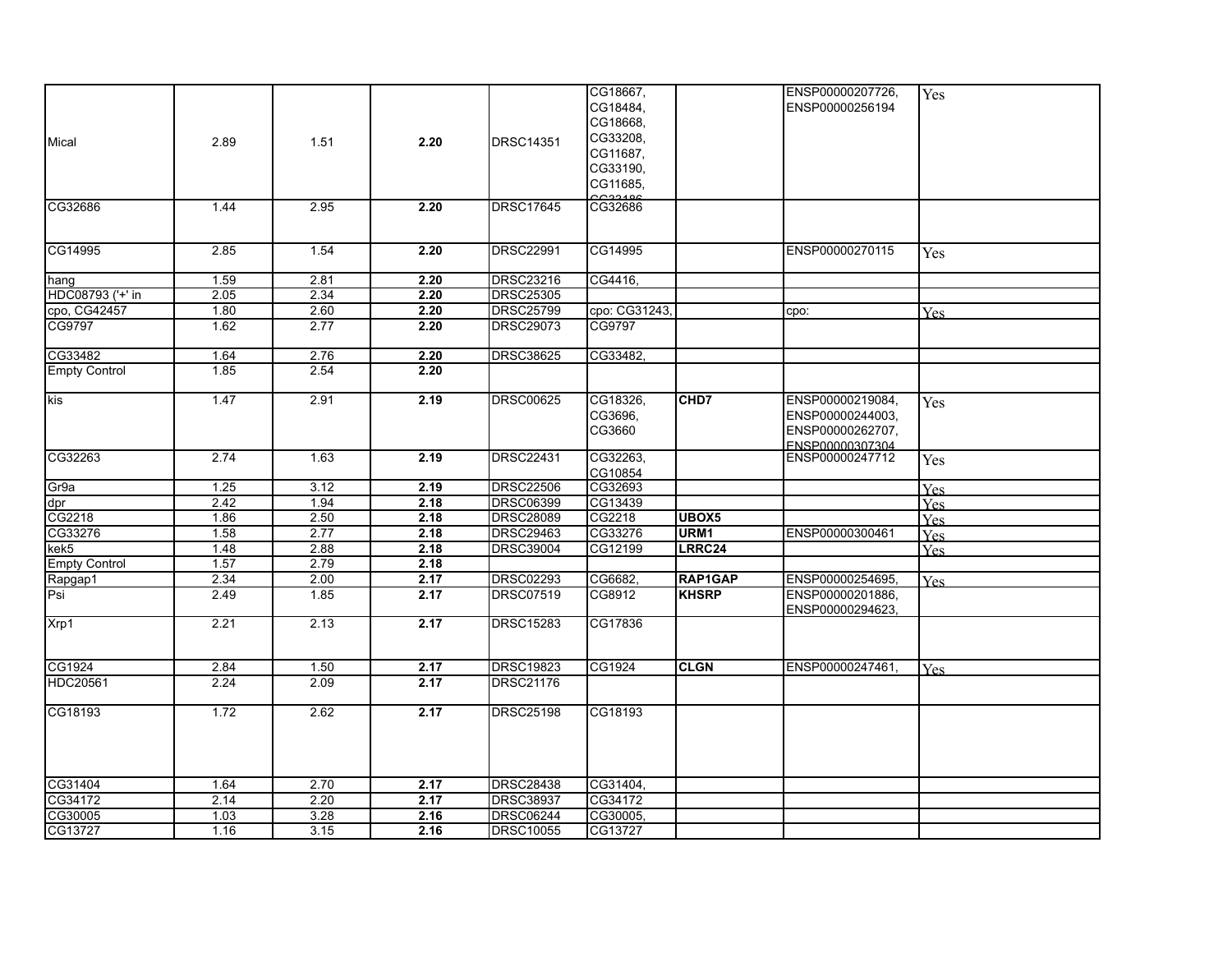| CG12290              | 2.67 | 1.64 | 2.16 | <b>DRSC14497</b> | CG12290                        |                 |                                                          |            |
|----------------------|------|------|------|------------------|--------------------------------|-----------------|----------------------------------------------------------|------------|
| Ucp4A                | 2.49 | 1.82 | 2.16 | <b>DRSC19996</b> | CG6492                         | <b>SLC25A27</b> | ENSP00000283295                                          | <b>Yes</b> |
| CG3803               | 2.12 | 2.17 | 2.15 | <b>DRSC04420</b> | CG3803                         | COX15           | ENSP00000016171                                          | Yes        |
| CG1271               | 2.88 | 1.41 | 2.15 | <b>DRSC08290</b> | CG1271                         | GK5             | ENSP00000311422                                          | Yes        |
| CG32207              | 1.95 | 2.34 | 2.15 | <b>DRSC09616</b> | CG32207                        |                 |                                                          |            |
| CG33630              | 1.61 | 2.69 | 2.15 | <b>DRSC14546</b> | CG33630,                       |                 |                                                          |            |
| CG42458              | 2.77 | 1.53 | 2.15 | <b>DRSC23261</b> | CG42458,                       |                 |                                                          |            |
| CG14508              | 2.47 | 1.82 | 2.15 | <b>DRSC28229</b> | CG14508                        |                 | ENSP00000317159                                          | Yes.       |
| CG30118              | 1.59 | 2.69 | 2.14 | <b>DRSC06632</b> | CG30118,                       |                 |                                                          |            |
| LysX                 | 2.44 | 1.84 | 2.14 | <b>DRSC08678</b> | CG9120                         |                 | ENSP00000261267                                          |            |
| Nha <sub>2</sub>     | 2.25 | 2.02 | 2.14 | <b>DRSC15623</b> | CG4682,                        |                 |                                                          |            |
| Irc                  | 2.16 | 2.12 | 2.14 | DRSC28100        | CG8913                         |                 |                                                          | Yes        |
| CG31694              | 2.17 | 2.08 | 2.13 | <b>DRSC00566</b> | CG31694,<br>CG3098,<br>CG15401 | IFRD1           | ENSP00000347784                                          | Yes        |
| CG8668               | 3.13 | 1.13 | 2.13 | <b>DRSC24942</b> | CG8668                         | B3GALT1         | ENSP00000294647,<br>ENSP00000303740,<br>ENSP00000323479. | Yes        |
| <b>PEK</b>           | 2.77 | 1.46 | 2.12 | <b>DRSC12361</b> | CG2087                         | EIF2AK3         | ENSP00000307235                                          | Yes        |
| CG8500               | 1.28 | 2.95 | 2.12 | <b>DRSC27083</b> | CG8500                         | <b>DIRAS2</b>   | ENSP00000297682,                                         |            |
| CG11455              | 2.52 | 1.69 | 2.11 | <b>DRSC00311</b> | CG11455                        |                 |                                                          |            |
| CG11249              | 2.66 | 1.56 | 2.11 | <b>DRSC11645</b> | CG11249                        |                 |                                                          |            |
| nerfin-2             | 1.00 | 3.22 | 2.11 | <b>DRSC28542</b> | CG12809                        |                 |                                                          |            |
| CG10384              | 2.97 | 1.24 | 2.11 | <b>DRSC28924</b> | CG10384                        |                 |                                                          |            |
| <b>Empty Control</b> | 2.19 | 2.03 | 2.11 |                  |                                |                 |                                                          |            |
| CG9663               | 2.30 | 1.90 | 2.10 | <b>DRSC00724</b> | CG9663                         |                 |                                                          |            |
| CG31742              | 2.05 | 2.15 | 2.10 | <b>DRSC01617</b> | CG31742                        |                 |                                                          |            |
| I(2)03659            | 2.18 | 2.01 | 2.10 | <b>DRSC07638</b> | CG11803,<br>CG8799             | ABCC4           | ENSP00000261295                                          | Yes        |
| CG32198              | 2.16 | 2.03 | 2.10 | <b>DRSC09553</b> | CG32198                        |                 |                                                          |            |
| CG4757               | 2.36 | 1.84 | 2.10 | DRSC14130        | CG4757                         |                 |                                                          |            |
| CG14401              | 2.36 | 1.83 | 2.10 | <b>DRSC24098</b> | CG14401                        |                 |                                                          |            |
| CG32702              | 2.05 | 2.15 | 2.10 | <b>DRSC29380</b> | CG32702,<br>CG2996             | <b>CUBN</b>     | ENSP00000265929                                          | <b>Yes</b> |
| I(2)44DEa            | 1.44 | 2.74 | 2.09 | <b>DRSC07252</b> | CG8732                         | ACSL3           | ENSP00000339787,<br>ENSP00000350012                      | Yes        |
| Lrrk                 | 1.74 | 2.44 | 2.09 | <b>DRSC15816</b> | CG5483                         |                 | ENSP00000298910                                          | Yes        |
| Ras85D               | 1.81 | 2.37 | 2.09 | <b>DRSC16814</b> | CG9375                         | <b>KRAS</b>     | ENSP00000256078,                                         | <b>Yes</b> |
| CG34294              | 1.44 | 2.73 | 2.09 | <b>DRSC38649</b> | CG34294                        |                 |                                                          |            |
|                      |      |      |      |                  |                                |                 |                                                          |            |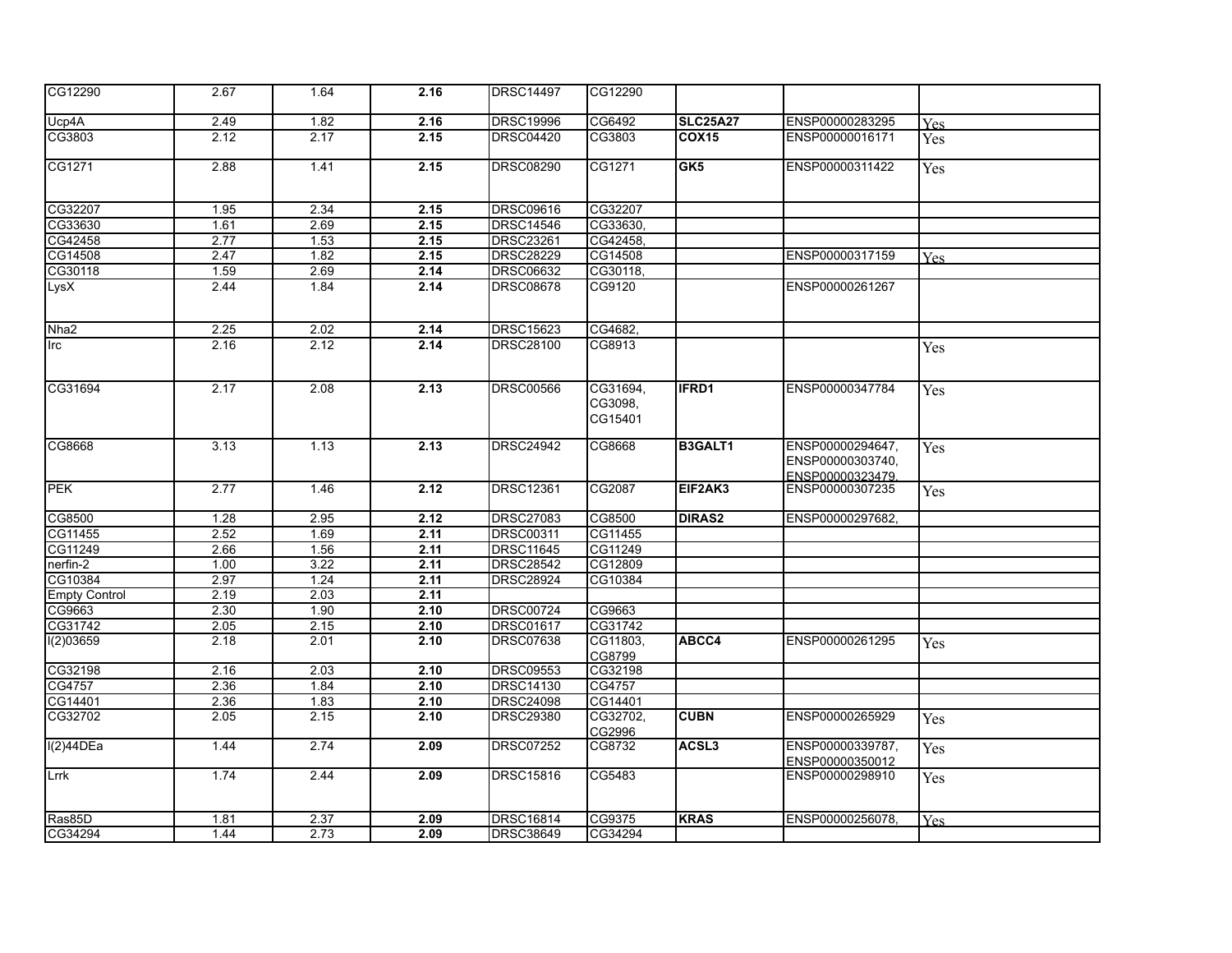|                  |      |      |      |                  | CG30013, |                  | ENSP00000331926,      | Yes        |
|------------------|------|------|------|------------------|----------|------------------|-----------------------|------------|
|                  |      |      |      |                  | CG12052, |                  | ENSP00000339023,      |            |
|                  |      |      |      |                  | CG18379, |                  | ENSP00000351539       |            |
|                  |      |      |      |                  | CG30014, |                  |                       |            |
| llola            | 2.65 | 1.51 | 2.08 | <b>DRSC05222</b> | CG18380, |                  |                       |            |
|                  |      |      |      |                  | CG18378, |                  |                       |            |
|                  |      |      |      |                  | CG18376, |                  |                       |            |
|                  |      |      |      |                  | CG18381, |                  |                       |            |
|                  |      |      |      |                  |          |                  |                       |            |
| I(2)05510        | 2.42 | 1.74 | 2.08 | <b>DRSC05896</b> | CG13432, |                  |                       |            |
|                  |      |      |      |                  | CG13433  |                  |                       |            |
| CG9855           | 2.40 | 1.75 | 2.08 | <b>DRSC12344</b> | CG9855   |                  | 5-MarlENSP00000351813 |            |
| CG42508, CG4468  | 2.49 | 1.66 | 2.08 | <b>DRSC15586</b> | CG42508: |                  |                       |            |
| Or94b            | 2.17 | 1.99 | 2.08 | <b>DRSC16773</b> | CG6679   |                  |                       | <b>Yes</b> |
| CG2865           | 2.97 | 1.19 | 2.08 | <b>DRSC18527</b> | CG2865   |                  |                       |            |
| ptr              | 1.67 | 2.49 | 2.08 | <b>DRSC22106</b> | CG2841   |                  |                       | Yes        |
|                  |      |      |      |                  |          |                  |                       |            |
|                  |      |      |      |                  |          |                  |                       |            |
|                  |      |      |      |                  |          |                  |                       |            |
| CG15695          | 1.83 | 2.32 | 2.08 | <b>DRSC29582</b> | CG15695  |                  |                       |            |
| CG3499           | 1.20 | 2.93 | 2.07 | <b>DRSC04378</b> | CG3499   | YME1L1           | ENSP00000318480       | <b>Yes</b> |
| iPLA2-VIA        | 2.10 | 2.03 | 2.07 | <b>DRSC10699</b> | CG6718   | PLA2G6           | ENSP00000333142       | <b>Yes</b> |
| Pnn              | 1.83 | 2.31 | 2.07 | <b>DRSC16415</b> | CG8383   | <b>PNN</b>       | ENSP00000216832       |            |
| CG9793           | 2.48 | 1.65 | 2.07 | <b>DRSC16564</b> | CG9793   |                  |                       |            |
| CecA2            | 1.75 | 2.39 | 2.07 | <b>DRSC16604</b> | CG1367   |                  |                       | <b>Yes</b> |
| <b>HDC10807</b>  | 1.97 | 2.17 | 2.07 | <b>DRSC21683</b> |          |                  |                       |            |
| CG31054          | 2.84 | 1.30 | 2.07 | <b>DRSC22134</b> | CG31054  |                  |                       |            |
| CG4752           | 3.11 | 1.03 | 2.07 | <b>DRSC27141</b> | CG4752   | <b>OPLAH</b>     | ENSP00000353877       |            |
| Tsp42Ej          | 1.46 | 2.65 | 2.06 | <b>DRSC06113</b> | CG12143  |                  |                       | Yes        |
|                  |      |      |      |                  |          |                  |                       |            |
|                  |      |      |      |                  |          |                  |                       |            |
|                  |      |      |      |                  |          |                  |                       |            |
|                  |      |      |      |                  |          |                  |                       |            |
|                  |      |      |      |                  |          |                  |                       |            |
|                  |      |      |      |                  |          |                  |                       |            |
| Corin            | 2.96 | 1.15 | 2.06 | <b>DRSC06818</b> | CG2105   |                  | ENSP00000273857       | Yes        |
|                  |      |      |      |                  |          |                  |                       |            |
|                  |      |      |      |                  |          |                  |                       |            |
|                  |      |      |      |                  |          |                  |                       |            |
|                  |      |      |      |                  |          |                  |                       |            |
|                  |      |      |      |                  |          |                  |                       |            |
|                  |      |      |      |                  |          |                  |                       |            |
| Ank <sub>2</sub> | 2.60 | 1.51 | 2.06 | <b>DRSC08894</b> | CG34416, | ANK <sub>2</sub> | ENSP00000280772.      |            |
| Pif1A            | 1.50 | 2.62 | 2.06 | <b>DRSC14383</b> | CG9808.  |                  |                       | <b>Yes</b> |
| SF <sub>2</sub>  | 1.94 | 2.17 | 2.06 | <b>DRSC16845</b> | CG6987   | SFRS1            | ENSP00000258962       |            |
| Cda <sub>5</sub> | 2.09 | 2.00 | 2.05 | <b>DRSC00532</b> | CG2761,  |                  |                       |            |
|                  |      |      |      |                  | CG2776,  |                  |                       |            |
| CG5539           | 1.90 | 2.19 | 2.05 | <b>DRSC04510</b> | CG5539   |                  |                       |            |
| sprt             | 1.76 | 2.33 | 2.05 | <b>DRSC07323</b> | CG9026.  |                  |                       |            |
| CG5819           | 1.69 | 2.41 | 2.05 | <b>DRSC28265</b> | CG5819   |                  |                       |            |
|                  |      |      |      |                  |          |                  |                       |            |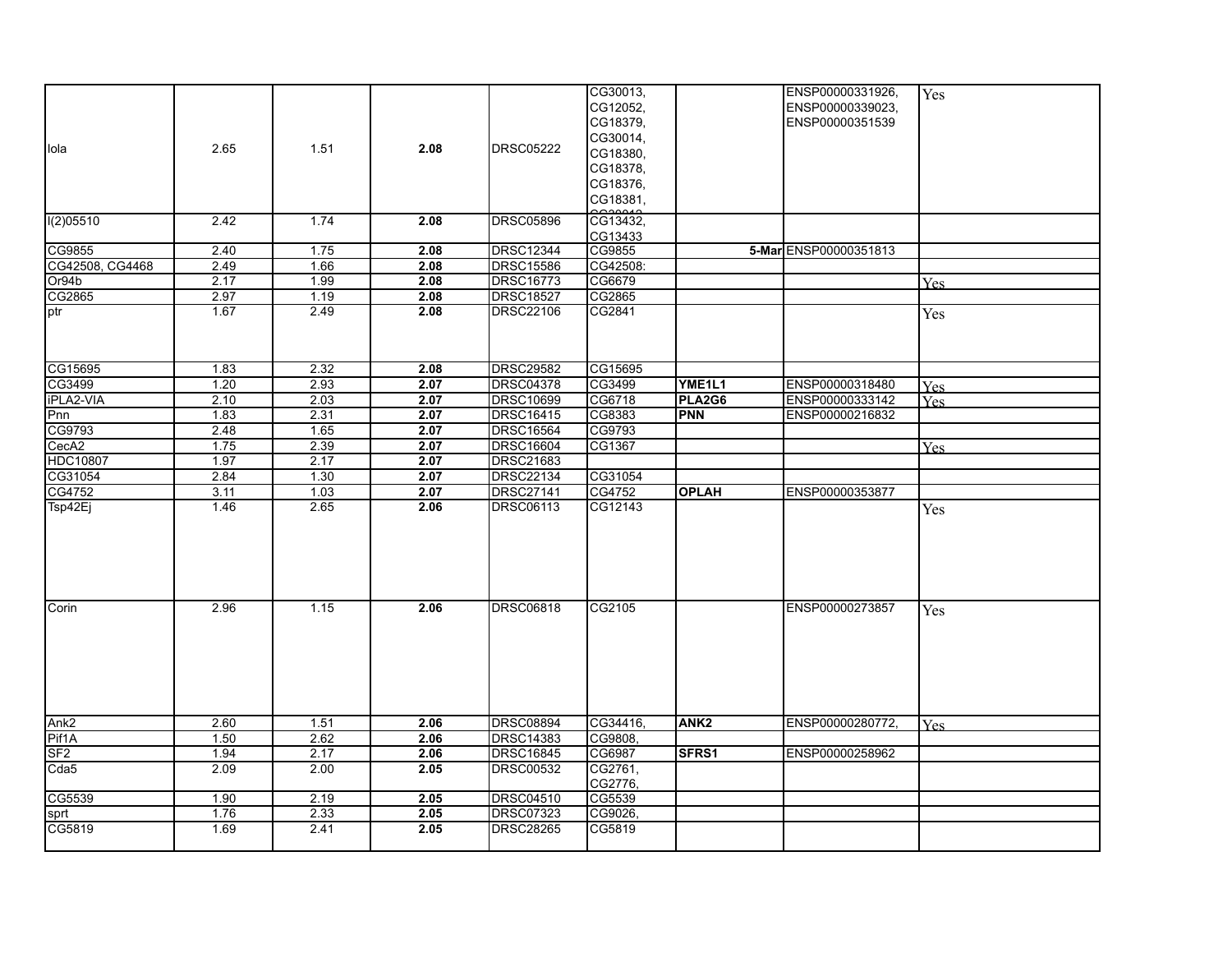| HDC01093          | 1.33 | 2.77 | 2.05 | <b>DRSC29110</b> |          |                   |                  |            |
|-------------------|------|------|------|------------------|----------|-------------------|------------------|------------|
|                   |      |      |      |                  |          |                   |                  |            |
| Scgalpha          | 1.36 | 2.74 | 2.05 | <b>DRSC29625</b> | CG7851   |                   | ENSP00000262018, |            |
| Shal              | 1.57 | 2.51 | 2.04 | <b>DRSC11283</b> | CG9262   | KCND <sub>2</sub> | ENSP00000218176, | <b>Yes</b> |
|                   |      |      |      |                  |          |                   | ENSP00000319591, | <b>Yes</b> |
| Cyp6v1            | 1.20 | 2.87 | 2.04 | <b>DRSC20565</b> | CG1829   |                   |                  |            |
| btz               | 2.08 | 1.99 | 2.04 | <b>DRSC23613</b> | CG12878  | CASC <sub>3</sub> | ENSP00000264645  |            |
| $\overline{B52}$  | 2.26 | 1.82 | 2.04 | <b>DRSC25482</b> | CG10851  | SFRS6             | ENSP00000234982, |            |
|                   |      |      |      |                  |          |                   | ENSP00000244020  |            |
| Ir <sub>56c</sub> | 2.15 | 1.92 | 2.04 | <b>DRSC26227</b> | CG15122  |                   |                  | <b>Yes</b> |
| CG18605           | 1.94 | 2.14 | 2.04 | <b>DRSC26583</b> | CG18605  |                   |                  |            |
| CG13126           | 2.63 | 1.45 | 2.04 | <b>DRSC27620</b> | CG13126  | METT11D1          | ENSP00000343041  |            |
| ltutl             | 1.20 | 2.85 | 2.03 | <b>DRSC00443</b> | CG15427, |                   | ENSP00000198587  |            |
| CG31897           | 1.14 | 2.92 | 2.03 | <b>DRSC01020</b> | CG31897  |                   |                  |            |
|                   |      |      |      |                  |          |                   |                  |            |
| CG15263           | 2.15 | 1.90 | 2.03 | <b>DRSC01974</b> | CG15263  |                   |                  |            |
| CG5694            | 1.60 | 2.46 | 2.03 | <b>DRSC02879</b> | CG5694   |                   |                  |            |
|                   |      |      |      |                  |          |                   |                  |            |
|                   |      |      |      |                  |          |                   |                  |            |
| CG12344           | 2.51 | 1.54 | 2.03 | <b>DRSC06136</b> | CG12344  |                   |                  |            |
| lgk               | 1.58 | 2.48 | 2.03 | <b>DRSC10045</b> | CG13696, |                   |                  |            |
| CG42269           | 2.27 | 1.78 | 2.03 | <b>DRSC10670</b> | CG42269, |                   |                  |            |
| CG14375           | 1.82 | 2.24 | 2.03 | <b>DRSC14835</b> | CG14375  |                   |                  |            |
| CG32581, CG8974   | 2.17 | 1.88 | 2.03 | <b>DRSC20136</b> | CG32581: | CG32581:          | CG32581:         |            |
|                   |      |      |      |                  | CG32581; | RNF185; CG8974:   | ENSP00000320508, |            |
|                   |      |      |      |                  | CG8974:  | <b>RNF185</b>     | CG8974:          |            |
|                   |      |      |      |                  | CG8974   |                   | ENSP00000320508  |            |
| sif               | 1.81 | 2.25 | 2.03 | <b>DRSC22065</b> | CG5256,  |                   | ENSP00000286827  | <b>Yes</b> |
|                   |      |      |      |                  | CG5406,  |                   |                  |            |
|                   |      |      |      |                  | CG32414. |                   |                  |            |
| CG13705           | 2.69 | 1.37 | 2.03 | <b>DRSC22691</b> | CG13705  |                   |                  |            |
|                   | 2.85 | 1.21 | 2.03 | <b>DRSC22765</b> |          |                   |                  |            |
|                   |      |      |      |                  |          |                   |                  |            |
|                   |      |      |      |                  | CG6500   |                   |                  |            |
| <b>Bx</b>         | 2.46 | 1.59 | 2.03 | <b>DRSC23048</b> |          | LMO <sub>1</sub>  | ENSP00000338207, |            |
| fz3               | 1.82 | 2.23 | 2.03 | <b>DRSC29682</b> | CG16785  |                   |                  | Yes        |
| CG4594            | 2.55 | 1.48 | 2.02 | <b>DRSC02762</b> | CG4594   | <b>DCI</b>        | ENSP00000301729  | Yes        |
| CG13445           | 1.59 | 2.44 | 2.02 | <b>DRSC09992</b> | CG13445  |                   |                  |            |
| CG8607            | 1.65 | 2.38 | 2.02 | <b>DRSC11012</b> | CG8607   |                   |                  |            |
| CG33722, CG18749  |      |      |      |                  | CG33722: |                   | CG33722:         |            |
|                   |      |      |      |                  | CG33722, |                   | ENSP00000306625  |            |
|                   |      |      |      |                  | CG31188, |                   |                  |            |
|                   |      |      |      |                  | CG18238; |                   |                  |            |
|                   | 1.97 | 2.07 | 2.02 | <b>DRSC15386</b> | CG18749: |                   |                  |            |
|                   |      |      |      |                  | CG18749, |                   |                  |            |
|                   |      |      |      |                  | CG18238, |                   |                  |            |
|                   |      |      |      |                  |          |                   |                  |            |
| Trc8              | 2.17 | 1.87 | 2.02 | <b>DRSC15437</b> | CG2304   | <b>RNF139</b>     | ENSP00000304051  |            |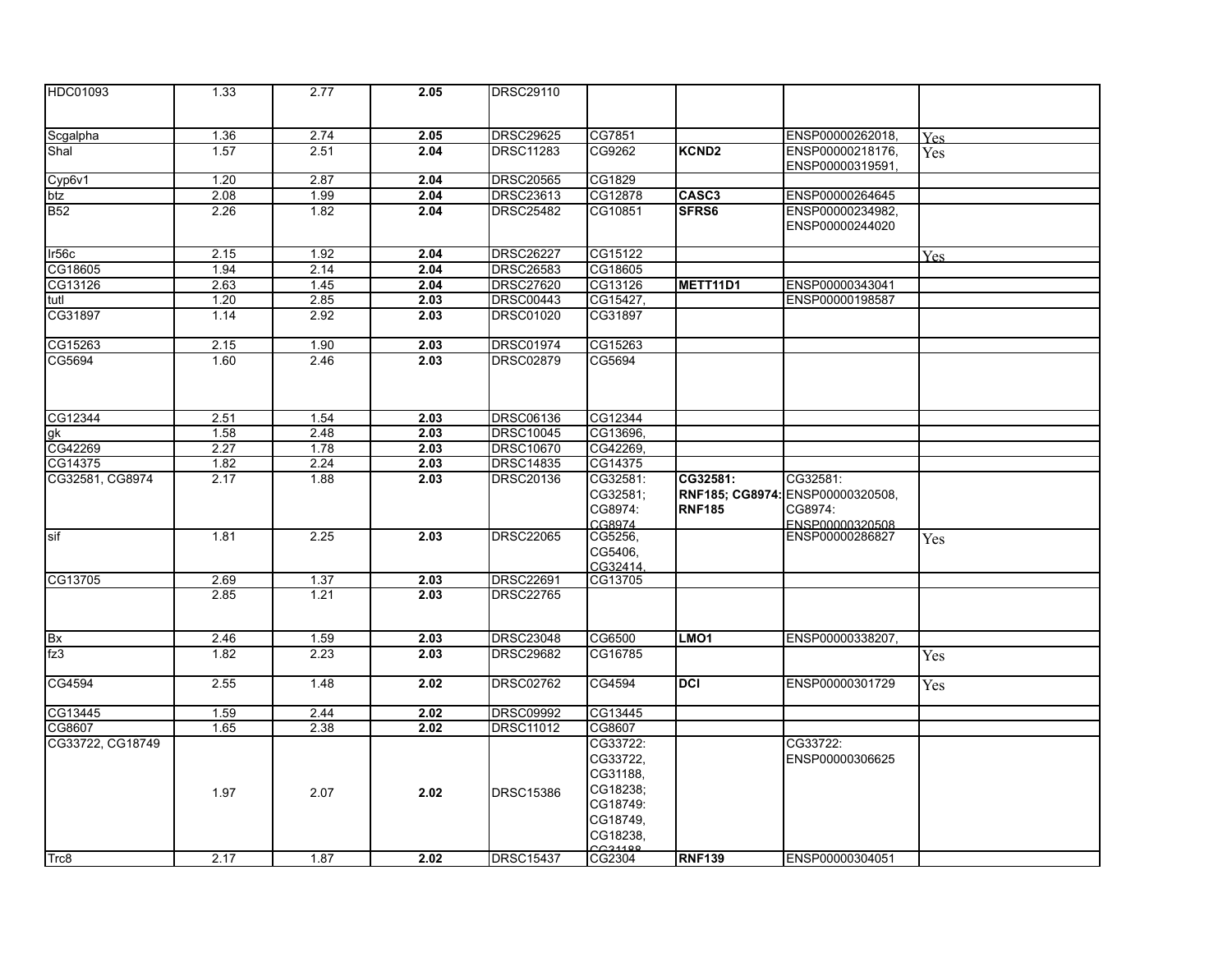| Cyp1                                          | 2.41 | 1.63 | 2.02 | <b>DRSC20234</b> | CG9916                                    | <b>PPIF</b>       | ENSP00000225174                     |            |
|-----------------------------------------------|------|------|------|------------------|-------------------------------------------|-------------------|-------------------------------------|------------|
| <b>HDC20548</b>                               | 2.80 | 1.24 | 2.02 | <b>DRSC21162</b> |                                           |                   |                                     |            |
| <b>HDC18916</b>                               | 2.19 | 1.85 | 2.02 | <b>DRSC21407</b> |                                           |                   |                                     |            |
| HDC08957 ('+' in                              | 2.74 | 1.29 | 2.02 | <b>DRSC25844</b> |                                           |                   |                                     |            |
| pdm3                                          | 2.59 | 1.45 | 2.02 | <b>DRSC29989</b> | CG11641                                   |                   | ENSP00000330190.                    | <b>Yes</b> |
| CG41561                                       | 1.25 | 2.79 | 2.02 | <b>DRSC38629</b> | CG41561                                   |                   |                                     |            |
| HDC02230.                                     | 2.14 | 1.88 | 2.01 | <b>DRSC00072</b> |                                           |                   |                                     |            |
| CG31827, CG18478                              | 1.89 | 2.13 | 2.01 | <b>DRSC01958</b> | CG31827:                                  |                   |                                     |            |
| CG14490                                       | 1.57 | 2.45 | 2.01 | <b>DRSC06461</b> | CG14490                                   | MORN <sub>3</sub> | ENSP00000347486                     |            |
| Or <sub>65a</sub>                             | 1.96 | 2.05 | 2.01 | <b>DRSC08808</b> | CG32401                                   |                   |                                     | Yes        |
| CG11501                                       | 2.62 | 1.39 | 2.01 | <b>DRSC14317</b> | CG11501                                   |                   |                                     |            |
| alpha-Man-Ilb                                 | 1.48 | 2.53 | 2.01 | DRSC16898        | CG4606                                    |                   |                                     |            |
| CG7299                                        | 1.28 | 2.74 | 2.01 | <b>DRSC25553</b> | CG7299                                    |                   |                                     |            |
| CG34308                                       | 2.16 | 1.86 | 2.01 | <b>DRSC38663</b> | CG34308                                   |                   |                                     |            |
| loqs                                          | 2.58 | 1.42 | 2.00 | <b>DRSC02997</b> | CG6866                                    | TARBP2            | ENSP00000266987,                    |            |
| CG7720                                        | 2.43 | 1.57 | 2.00 | <b>DRSC16306</b> | CG7720                                    |                   |                                     |            |
| CG11816                                       | 1.17 | 2.82 | 2.00 | <b>DRSC19428</b> | CG11816                                   |                   |                                     |            |
| $Lsd-2$                                       | 1.54 | 2.46 | 2.00 | <b>DRSC20143</b> | CG9057                                    |                   | ENSP00000221957,                    |            |
| CG14650                                       | 2.03 | 1.96 | 2.00 | <b>DRSC23822</b> | CG14650                                   |                   |                                     |            |
| liav                                          | 1.15 | 2.84 | 2.00 | <b>DRSC25119</b> | CG4536                                    |                   | ENSP00000265310.<br>ENSP00000310825 | Yes        |
| lw                                            | 1.17 | 2.83 | 2.00 | <b>DRSC25461</b> | CG5123                                    |                   |                                     |            |
| CG9682                                        | 2.92 | 1.08 | 2.00 | <b>DRSC25635</b> | CG9682                                    |                   |                                     |            |
| CG9723                                        | 1.52 | 2.47 | 2.00 | <b>DRSC26963</b> | CG9723                                    |                   | ENSP00000300128                     |            |
| HDC06432 ('+' in<br>Stolc et al) ('+' in Hild | 1.32 | 2.67 | 2.00 | <b>DRSC28109</b> |                                           |                   |                                     |            |
| dom                                           |      |      | 2.00 | <b>DRSC29669</b> | CG9696                                    |                   | ENSP00000330620                     | <b>Yes</b> |
| CG18591                                       | 2.64 | 1.34 | 1.99 | <b>DRSC02680</b> | CG18591                                   | LOC100130109      | ENSP00000327930,<br>ENSP00000329276 |            |
| <b>PGRP-LA</b>                                | 1.31 | 2.67 | 1.99 | <b>DRSC10414</b> | CG4384,<br>CG4361,<br>CG18614,<br>CG32042 |                   |                                     | Yes        |
| <b>Mbs</b>                                    | 1.71 | 2.27 | 1.99 | <b>DRSC10553</b> | CG32156,<br>CG5891,<br>CG5600             | PPP1R12A          | ENSP00000261207,<br>ENSP00000337897 |            |
| CG32436                                       | 2.48 | 1.50 | 1.99 | <b>DRSC11683</b> | CG32436,                                  |                   |                                     |            |
| HDC12032                                      | 1.85 | 2.13 | 1.99 | <b>DRSC12098</b> |                                           |                   |                                     |            |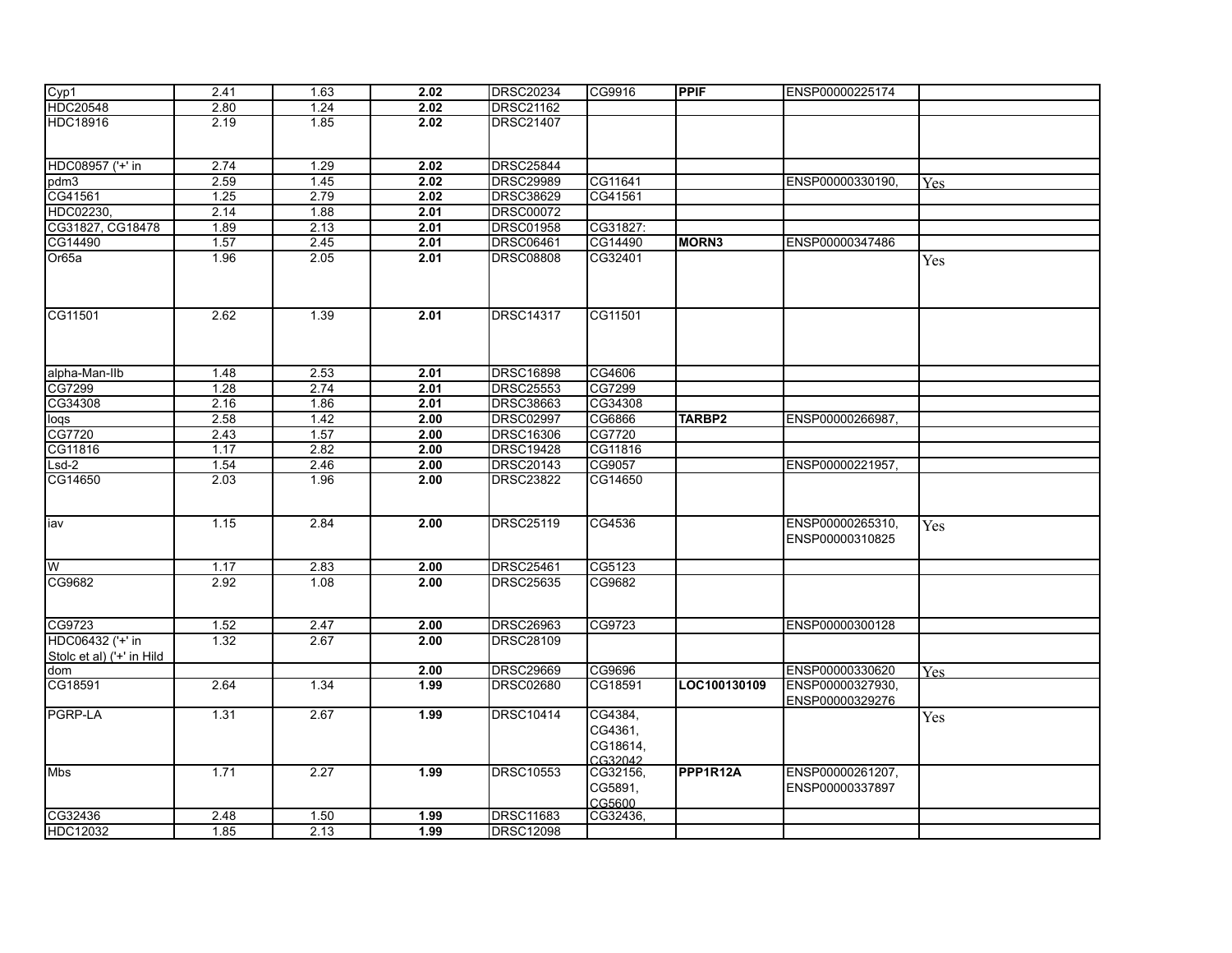| CG8138                    | 1.79   | 2.19 | 1.99 | DRSC16386        | CG8138               |                   | ENSP00000350818           |      |
|---------------------------|--------|------|------|------------------|----------------------|-------------------|---------------------------|------|
|                           |        |      |      |                  |                      |                   |                           |      |
| CG31523                   | 2.22   | 1.75 | 1.99 | <b>DRSC27253</b> | CG31523,             |                   | ENSP00000163344           |      |
|                           |        |      |      |                  | CG9798               |                   |                           |      |
| CG1368                    | 2.00   | 1.97 | 1.99 | <b>DRSC38997</b> | CG1368               |                   |                           |      |
| <b>HDC04226</b>           | $1.42$ | 2.54 | 1.98 | <b>DRSC03972</b> |                      |                   |                           |      |
| CG9018                    | 1.99   | 1.96 | 1.98 | DRSC08618        | CG9018               | <b>RPRD1B</b>     | ENSP00000217394,          |      |
| shep                      | 1.58   | 2.37 | 1.98 | <b>DRSC09771</b> | CG10647,             | RBMS3             | ENSP00000262031,          |      |
|                           |        |      |      |                  | CG32423,             |                   | ENSP00000273139.          |      |
|                           |        |      |      |                  | CG10649              |                   | ENSP00000294904           |      |
| GI                        | 2.25   | 1.70 | 1.98 | <b>DRSC11175</b> | CG9206               | DCTN <sub>1</sub> | ENSP00000354791           |      |
| CG12499                   | 1.42   | 2.53 | 1.98 | <b>DRSC14521</b> | CG12499              |                   |                           |      |
| <b>HDC20560</b>           | 2.40   | 1.55 | 1.98 | <b>DRSC21175</b> |                      |                   |                           |      |
| CG42336                   | 2.25   | 1.70 | 1.98 | <b>DRSC29534</b> | CG42336,             |                   |                           |      |
| <b>Empty Control</b>      | 2.33   | 1.62 | 1.98 |                  |                      |                   |                           |      |
| CG9389                    | 1.65   | 2.28 | 1.97 | <b>DRSC11857</b> | CG9389               | <b>IMPA2</b>      |                           |      |
|                           |        |      |      |                  |                      |                   |                           |      |
| $I(3)$ mbt                | 2.67   | 1.26 | 1.97 | DRSC16983        | CG5954               | L3MBTL3           | ENSP00000318543,          |      |
|                           |        |      |      |                  |                      |                   | ENSP00000329844,          |      |
|                           |        |      |      |                  |                      |                   | ENSP00000354526           |      |
| Pp2B-14D                  | 2.18   | 1.76 | 1.97 | DRSC20270        | CG9842               | PPP3CA            | ENSP00000240139,          | Yes. |
| stai                      | 1.94   | 2.00 | 1.97 | <b>DRSC28369</b> | CG5981,              |                   | ENSP00000220876,          |      |
| CG8038                    | 1.3    | 2.63 | 1.97 | <b>DRSC29825</b> | CG8038               | POP <sub>4</sub>  | ENSP00000221770           |      |
|                           |        |      |      |                  |                      |                   |                           |      |
|                           |        |      |      |                  |                      |                   |                           |      |
| CG12082                   | 2.46   | 1.45 | 1.96 | <b>DRSC08244</b> | CG12082              | <b>USP5</b>       | ENSP00000229268.          |      |
| Ard1, CG42455             | 2.03   | 1.88 | 1.96 | <b>DRSC09867</b> | $Ard1$ :             | Ard1: ARD1A       | $Ard1$ :                  |      |
|                           |        |      |      |                  | CG11989;<br>CG42455: |                   | ENSP00000218149,<br>Ard1: |      |
| Hpr1                      | 2.31   | 1.60 | 1.96 | <b>DRSC12296</b> | CG2031               | THOC <sub>1</sub> | ENSP00000261600           |      |
| CG10311                   | 2.21   | 1.71 | 1.96 | <b>DRSC14228</b> | CG10311              |                   |                           |      |
| CHKov1                    | 2.11   | 1.81 | 1.96 | <b>DRSC14258</b> | CG10618              |                   |                           |      |
| aop                       | 2.39   | 1.52 | 1.96 | <b>DRSC25805</b> | CG3166               |                   | ENSP00000266427,          | Yes  |
|                           |        |      |      |                  |                      |                   | ENSP00000341843           |      |
| mas                       | 2.47   | 1.45 | 1.96 | <b>DRSC28905</b> | CG15002              |                   |                           |      |
| HDC18999 ('+' in          | 1.51   | 2.41 | 1.96 | <b>DRSC29372</b> |                      |                   |                           |      |
| Stolc et al) ('+' in Hild |        |      |      |                  |                      |                   |                           |      |
| CG4259                    | 2.76   | 1.16 | 1.96 | <b>DRSC29614</b> | CG4259               |                   |                           |      |
|                           |        |      |      |                  |                      |                   |                           |      |
| CG6409                    | 1.22   | 2.68 | 1.95 | DRSC10630        | CG6409               |                   |                           |      |
| LysP                      | 1.09   | 2.80 | 1.95 | <b>DRSC25210</b> | CG9116               |                   | ENSP00000261267           |      |
|                           |        |      |      |                  |                      |                   |                           |      |
| Syn1                      | 1.5    | 2.39 | 1.95 | DRSC30039        | CG7152,              | SNTB1             | ENSP00000217381,          |      |
| ia <sub>2</sub>           | 1.95   | 1.92 | 1.94 | <b>DRSC00304</b> | CG11344,             |                   | ENSP00000295718,          | Yes. |
|                           |        |      |      |                  |                      |                   |                           |      |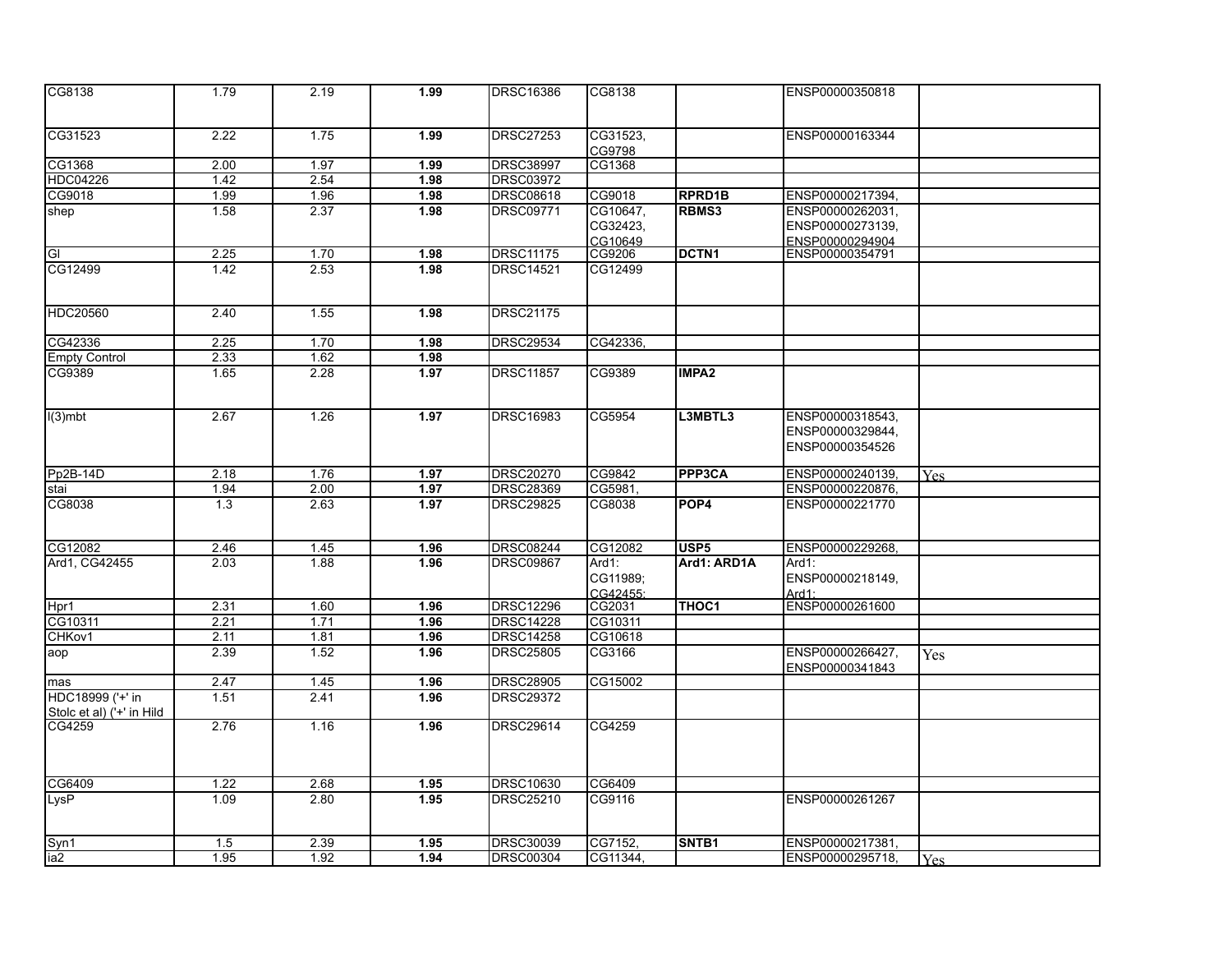|                           |      |      |      |                  |                   |              | ENSP00000254850,                          |            |
|---------------------------|------|------|------|------------------|-------------------|--------------|-------------------------------------------|------------|
|                           |      |      |      |                  |                   |              | ENSP00000264072,                          |            |
|                           |      |      |      |                  |                   |              | ENSP00000269299,                          |            |
| lectin-24A                | 2.21 | 1.67 | 1.94 | <b>DRSC00604</b> | CG3410            |              |                                           |            |
|                           |      |      |      |                  |                   |              | ENSP00000315477,                          |            |
|                           |      |      |      |                  |                   |              | ENSP00000316228,                          |            |
|                           |      |      |      |                  |                   |              | ENSP00000327599.                          |            |
| CG15485                   | 2.18 | 1.69 | 1.94 | DRSC02495        | CG15485           |              | <b>ENSPOOOO352860</b>                     |            |
|                           |      |      |      |                  |                   |              |                                           |            |
|                           |      |      |      |                  |                   |              |                                           |            |
|                           |      |      |      |                  |                   |              |                                           |            |
| Tim17b2                   | 1.99 | 1.88 | 1.94 | <b>DRSC03457</b> | CG15257           | TIMM17A      | ENSP00000263235,                          | <b>Yes</b> |
| Acox57D-d                 | 2.19 | 1.69 | 1.94 | DRSC04561        | CG9709            |              | ENSP00000293217                           | Yes        |
|                           |      |      |      |                  |                   |              |                                           |            |
|                           |      |      |      |                  |                   |              |                                           |            |
|                           |      |      |      |                  |                   |              |                                           |            |
|                           |      |      |      |                  |                   |              |                                           |            |
|                           |      |      |      |                  |                   |              |                                           |            |
|                           |      |      |      |                  |                   |              |                                           |            |
|                           |      |      |      |                  |                   |              |                                           |            |
| tatl, moi                 | 2.11 | 1.77 | 1.94 | <b>DRSC16371</b> | tatl: CG8045.     |              | tatl:                                     |            |
|                           |      |      |      |                  | CG31241;          |              | ENSP00000260129                           |            |
|                           |      |      |      |                  | moi: CG42350      |              |                                           |            |
| hfw                       | 1.90 | 1.97 | 1.94 | <b>DRSC18506</b> | CG3095            |              | ENSP00000291592,                          |            |
|                           |      |      |      |                  |                   |              | ENSP00000326763                           |            |
| CG1529                    | 1.75 | 2.12 | 1.94 | DRSC20515        | CG1529            |              |                                           |            |
|                           |      |      |      |                  |                   |              |                                           |            |
|                           | 1.46 | 2.41 | 1.94 | <b>DRSC21129</b> |                   |              |                                           |            |
| CG14210, CG12788,         | 2.02 | 1.85 | 1.94 | <b>DRSC29021</b> | CG14210:          | CG14210:     | CG12788:                                  |            |
| CG4291                    | 2.06 | 1.80 | 1.93 | <b>DRSC00650</b> | CG4291            | WBP4         | ENSP00000239880                           |            |
| dyn-p25                   | 1.22 | 2.64 | 1.93 | <b>DRSC03525</b> | CG10846           | <b>DCTN5</b> | ENSP00000300087                           |            |
| $Eps-15$                  | 1.84 | 2.01 | 1.93 | <b>DRSC04288</b> | CG16932           | EPS15L1      | ENSP00000248070,                          |            |
| CG14974                   | 2.05 | 1.81 | 1.93 | <b>DRSC08433</b> | CG14974           |              |                                           |            |
| CG8757                    | 1.91 | 1.94 | 1.93 | <b>DRSC24587</b> | CG8757            |              | ENSP00000354182                           |            |
| CG15080                   | 1.65 | 2.20 | 1.93 | <b>DRSC29374</b> | CG15080           |              |                                           |            |
|                           |      |      |      |                  |                   |              |                                           |            |
| unc-5                     | 1.58 | 2.26 | 1.92 | DRSC05545        | CG8166,           | UNC5C        | ENSP00000261961,                          |            |
|                           |      |      |      |                  | CG8168            |              | ENSP00000287272,                          |            |
|                           |      |      |      |                  |                   |              |                                           |            |
|                           |      |      |      |                  |                   |              | ENSP00000328673.<br>FNSP00000349775       |            |
| CG14210, CG12788,         |      |      |      |                  | CG14210:          |              | CG12788:                                  |            |
| Tim <sub>9b</sub>         |      |      |      |                  | CG14210;          |              | ENSP00000313077,                          |            |
|                           |      |      |      |                  |                   |              | CG14210:                                  |            |
|                           |      |      |      |                  | CG12788:          | CG14210:     |                                           |            |
|                           | 1.74 | 2.09 | 1.92 | <b>DRSC19566</b> | CG12788,          | CCDC86       | ENSP00000227520,                          |            |
|                           |      |      |      |                  | CG33066;          |              | CG14210:                                  |            |
|                           |      |      |      |                  | Tim9b:            |              | ENSP00000343680,                          |            |
|                           |      |      |      |                  | CG33066,          |              | Tim9b:                                    |            |
| lidp                      | 1.71 | 2.12 | 1.92 | <b>DRSC29394</b> | 0.47767<br>CG2239 | DNAJC12      | <b>ENCDOOOOOOE4646</b><br>ENSP00000225171 | <b>Yes</b> |
| HDC09397 ('+' in          | 2.74 | 1.09 | 1.92 | <b>DRSC29527</b> |                   |              |                                           |            |
| Stolc et al) ('+' in Hild |      |      |      |                  |                   |              |                                           |            |
| et al)                    |      |      |      |                  |                   |              |                                           |            |
| CG31813                   | 1.49 | 2.34 | 1.92 | <b>DRSC29629</b> | CG31813           |              |                                           |            |
|                           |      |      |      |                  |                   |              |                                           |            |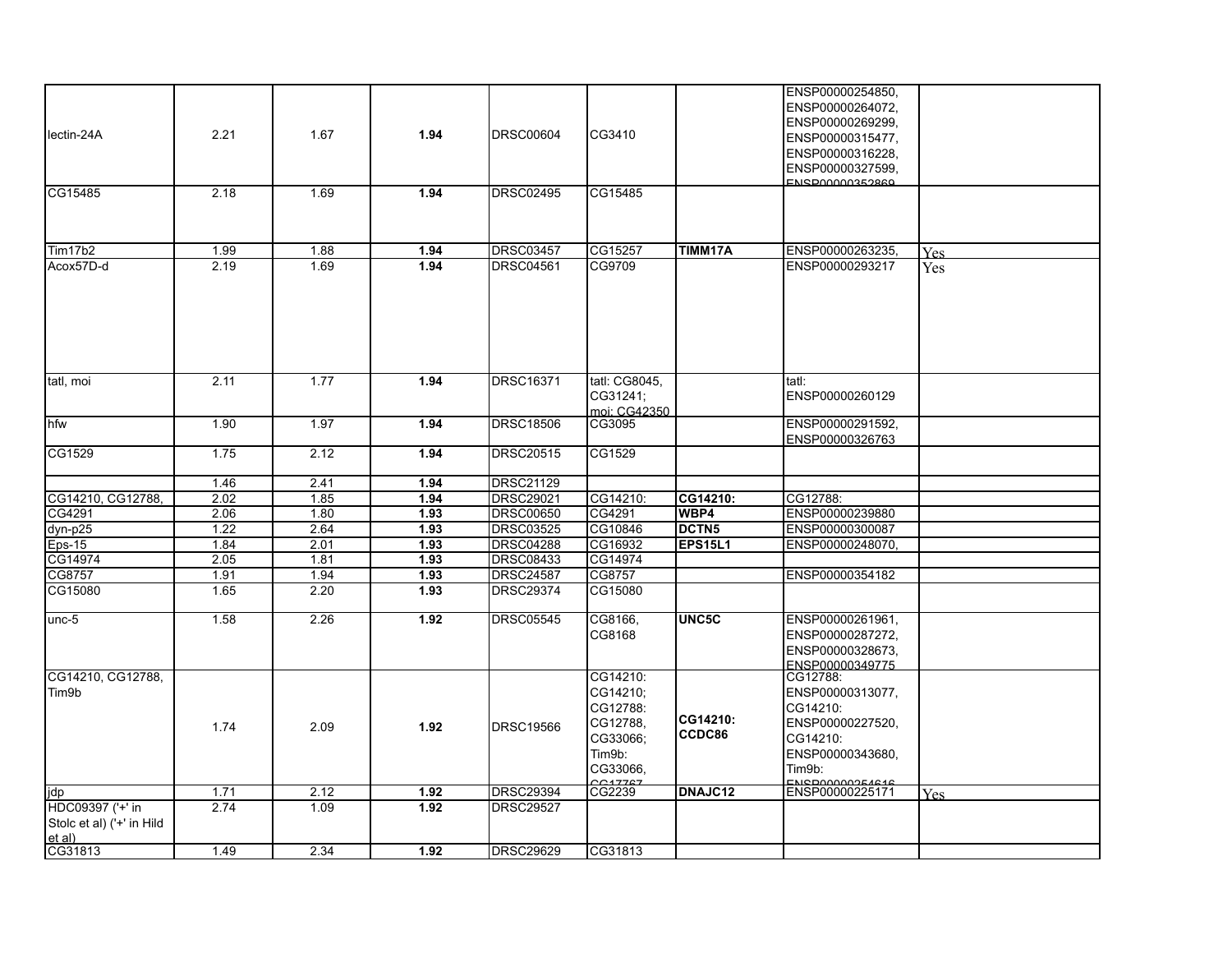| CG17712          | 2.10 | 1.71 | 1.91 | <b>DRSC00266</b> | CG17712  | GFOD1                     | ENSP00000268797, |  |
|------------------|------|------|------|------------------|----------|---------------------------|------------------|--|
|                  |      |      |      |                  |          |                           | ENSP00000274688  |  |
|                  |      |      |      |                  |          |                           |                  |  |
| HDC02513         | 1.94 | 1.88 | 1.91 | <b>DRSC02484</b> |          |                           |                  |  |
|                  |      |      |      |                  |          |                           |                  |  |
| eEF1delta        | 2.00 | 1.82 | 1.91 | <b>DRSC02790</b> | CG4912   | EEF1D                     | ENSP00000339046, |  |
|                  |      |      |      |                  |          |                           | ENSP00000343513, |  |
| <b>sm</b>        | 1.21 | 2.61 | 1.91 | <b>DRSC05795</b> | CG9218   | <b>HNRNPL</b>             | ENSP00000221419, |  |
| CG32100          | 2.40 | 1.42 | 1.91 | <b>DRSC10331</b> | CG32100, |                           |                  |  |
|                  |      |      |      |                  | CG10429, |                           |                  |  |
|                  |      |      |      |                  | CG18638  |                           |                  |  |
| futsch           | 1.34 | 2.48 | 1.91 | <b>DRSC17949</b> | CG34387, | MAP <sub>1B</sub>         | ENSP00000296755, |  |
| m                | 2.39 | 1.42 | 1.91 | <b>DRSC29636</b> | CG9369   |                           |                  |  |
| $Cyt-c-d$        | 2.65 | 1.17 | 1.91 | DRSC30051        | CG13263  |                           |                  |  |
|                  |      |      |      |                  |          |                           |                  |  |
| CG7945           | 1.80 | 2.00 | 1.90 | <b>DRSC10934</b> | CG7945,  | BAG <sub>2</sub>          | ENSP00000265033  |  |
|                  |      |      |      |                  | CG17014  |                           |                  |  |
| Mec <sub>2</sub> | 2.12 | 1.67 | 1.90 | <b>DRSC26162</b> | CG7635   |                           |                  |  |
| CG32147          | 2.77 | 1.01 | 1.89 | <b>DRSC09346</b> | CG32147  | PGPEP1                    | ENSP00000252813  |  |
| CG3257           | 1.82 | 1.96 | 1.89 | <b>DRSC27446</b> | CG3257   |                           |                  |  |
| Srp68            | 2.28 | 1.50 | 1.89 | <b>DRSC28655</b> | CG5064   | SRP68                     | ENSP00000312066  |  |
| CG1468           | 2.14 | 1.61 | 1.88 | <b>DRSC17946</b> | CG1468   |                           |                  |  |
| Act79B           | 1.77 | 1.96 | 1.87 | <b>DRSC11604</b> | CG7478   | ACTA <sub>2</sub>         |                  |  |
| Nnf1b            | 1.72 | 2.02 | 1.87 | <b>DRSC22080</b> | CG31658  |                           |                  |  |
| CG6870           | 1.50 | 2.23 | 1.87 | <b>DRSC25586</b> | CG6870   |                           |                  |  |
| <b>TBPH</b>      | 1.80 | 1.93 | 1.87 | DRSC28032        | CG10327  | <b>TARDBP</b>             | ENSP00000240185, |  |
|                  |      |      |      |                  |          |                           | ENSP00000313129, |  |
|                  |      |      |      |                  |          |                           | ENSP00000323324  |  |
| CG15436          | 2.12 | 1.61 | 1.87 | <b>DRSC29550</b> | CG15436  |                           |                  |  |
| slmo, CG34179    | 2.00 | 1.71 | 1.86 | <b>DRSC03143</b> |          | slmo: CG9131; Slmo: SLMO2 | slmo:            |  |
| ems              | 1.95 | 1.77 | 1.86 | <b>DRSC25044</b> | CG2988   | EMX <sub>2</sub>          | ENSP00000258106, |  |
| CG8157           | 1.17 | 2.55 | 1.86 | <b>DRSC25401</b> | CG8157   |                           |                  |  |
| <b>MtnB</b>      | 1.52 | 2.20 | 1.86 | <b>DRSC29147</b> | CG4312   |                           |                  |  |
|                  |      |      |      |                  |          |                           |                  |  |
|                  |      |      |      |                  |          |                           |                  |  |
|                  |      |      |      |                  |          |                           |                  |  |
|                  |      |      |      |                  | CG42389, |                           | ENSP00000338523. |  |
|                  |      |      |      |                  | CG13260, |                           | ENSP00000338579  |  |
| CG42389          | 1.36 | 2.33 | 1.85 | <b>DRSC02769</b> | CG13261, |                           |                  |  |
|                  |      |      |      |                  | CG4668,  |                           |                  |  |
|                  |      |      |      |                  | CG31738  |                           |                  |  |
| CG7461           | 1.54 | 2.13 | 1.84 | <b>DRSC07022</b> | CG7461   | <b>ACADVL</b>             | ENSP00000349297  |  |
| CG32590          | 1.72 | 1.93 | 1.83 | <b>DRSC19594</b> | CG32590  |                           |                  |  |
| CG30369          | 1.76 | 1.90 | 1.83 | <b>DRSC29843</b> | CG30369  |                           |                  |  |
| Dhc64C           | 1.16 | 2.46 | 1.81 | <b>DRSC08656</b> | CG7507   | DYNC1H1                   | ENSP00000351750  |  |
| CG7102           | 2.44 | 1.16 | 1.80 | <b>DRSC02647</b> | CG7102,  | BTBD19                    |                  |  |
|                  |      |      |      |                  | CG17973  |                           |                  |  |
| CG8813           | 1.78 | 1.80 | 1.79 | <b>DRSC00706</b> | CG8813   |                           |                  |  |
| CG8552           | 2.51 | 1.06 | 1.79 | DRSC03095        | CG8552,  | SEC23IP                   | ENSP00000315208, |  |
|                  |      |      |      |                  | CG14278  |                           | ENSP00000325142  |  |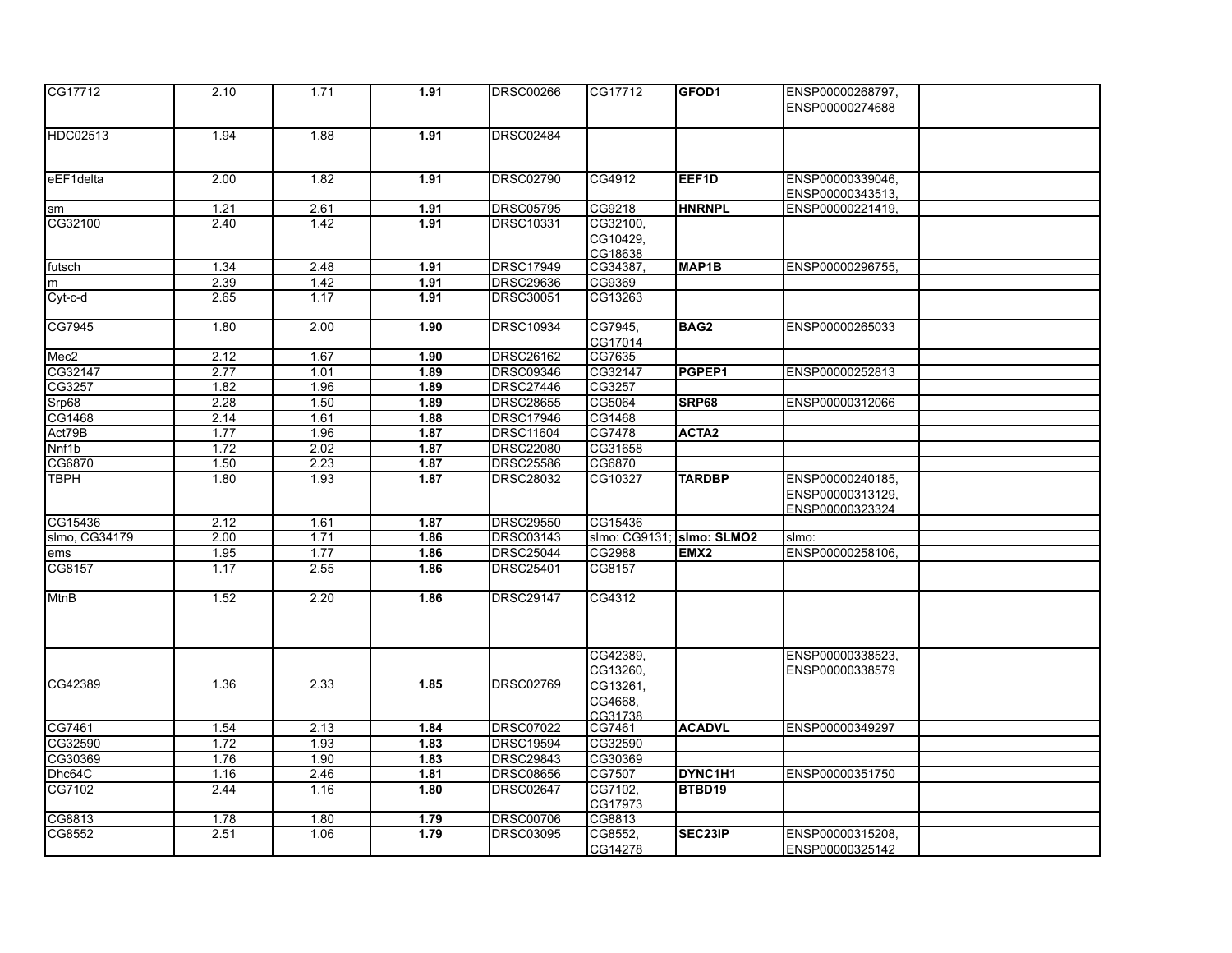| CG5174                    | 1.92 | 1.65 | 1.79 | <b>DRSC06920</b> | CG5174   | TPD52L2        | ENSP00000217121, |            |
|---------------------------|------|------|------|------------------|----------|----------------|------------------|------------|
|                           |      |      |      |                  |          |                | ENSP00000263850, |            |
|                           |      |      |      |                  |          |                | ENSP00000341677, |            |
|                           |      |      |      |                  |          |                | ENSP00000351493  |            |
| CG15564                   | 2.13 | 1.38 | 1.76 | <b>DRSC15102</b> | CG15564  |                |                  |            |
| CG1667                    | 2.02 | 1.47 | 1.75 | <b>DRSC29477</b> | CG1667   |                |                  |            |
| drongo                    | 1.95 | 1.51 | 1.73 | <b>DRSC00814</b> | CG3365   | AGFG1          | ENSP00000300176, |            |
|                           |      |      |      |                  |          |                | ENSP00000312059  |            |
| Updo                      | 1.82 | 1.61 | 1.72 | <b>DRSC30007</b> | CG1818   | <b>UROD</b>    | ENSP00000246337  | <b>Yes</b> |
| HDC07044 ('+' in          | 1.17 | 2.25 | 1.71 | <b>DRSC30040</b> |          |                |                  |            |
| Stolc et al) ('+' in Hild |      |      |      |                  |          |                |                  |            |
| et al)                    |      |      |      |                  |          |                |                  |            |
| CG3709                    | 1.49 | 1.90 | 1.70 | <b>DRSC00629</b> | CG3709   | lPUS10         | ENSP00000326003  |            |
| CG8155                    | 1.98 | 1.41 | 1.70 | <b>DRSC28386</b> | CG8155   | <b>TBC1D25</b> | ENSP00000156097  |            |
| Rpd3                      | 1.67 | 1.69 | 1.68 | <b>DRSC08696</b> | CG7471   | HDAC1          | ENSP00000271095. | <b>Yes</b> |
| <b>Empty Control</b>      | 1.74 | 1.62 | 1.68 |                  |          |                |                  |            |
| CG8032                    | 1.61 | 1.7  | 1.66 | <b>DRSC29586</b> | CG8032   | <b>SMOX</b>    | ENSP00000278060. |            |
|                           |      |      |      |                  |          |                | ENSP00000307252  |            |
| CG4375                    | 1.12 | 2.17 | 1.65 | <b>DRSC25177</b> | CG4375   |                |                  |            |
| CG6834                    | 1.64 | 1.62 | 1.63 | <b>DRSC29321</b> | CG6834   |                |                  |            |
| CG7288                    | 1.56 | 1.70 | 1.63 | <b>DRSC29836</b> | CG7288   | USP39          | ENSP00000312981  |            |
| CG14128                   | 1.96 | 1.24 | 1.60 | <b>DRSC10132</b> | CG14128  |                |                  |            |
| CG31048                   | 1.42 | 1.74 | 1.58 | <b>DRSC14373</b> | CG31048, | DOCK3          | ENSP00000266037, |            |
|                           |      |      |      |                  | CG11754. |                | ENSP00000343906  |            |
|                           |      |      |      |                  | CG14530  |                |                  |            |
| CG31755                   | 1.43 | 1.70 | 1.57 | <b>DRSC02901</b> | CG31755, |                | ENSP00000310073  |            |
|                           |      |      |      |                  | CG5831   |                |                  |            |
| CG10000                   | 1.56 | 1.52 | 1.54 | <b>DRSC29791</b> | CG10000  |                |                  |            |
| CG3520                    | 1.90 | 1.12 | 1.51 | <b>DRSC04383</b> | CG3520   |                |                  |            |
| CG14529                   | 1.14 | 1.86 | 1.50 | <b>DRSC14880</b> | CG14529  |                |                  |            |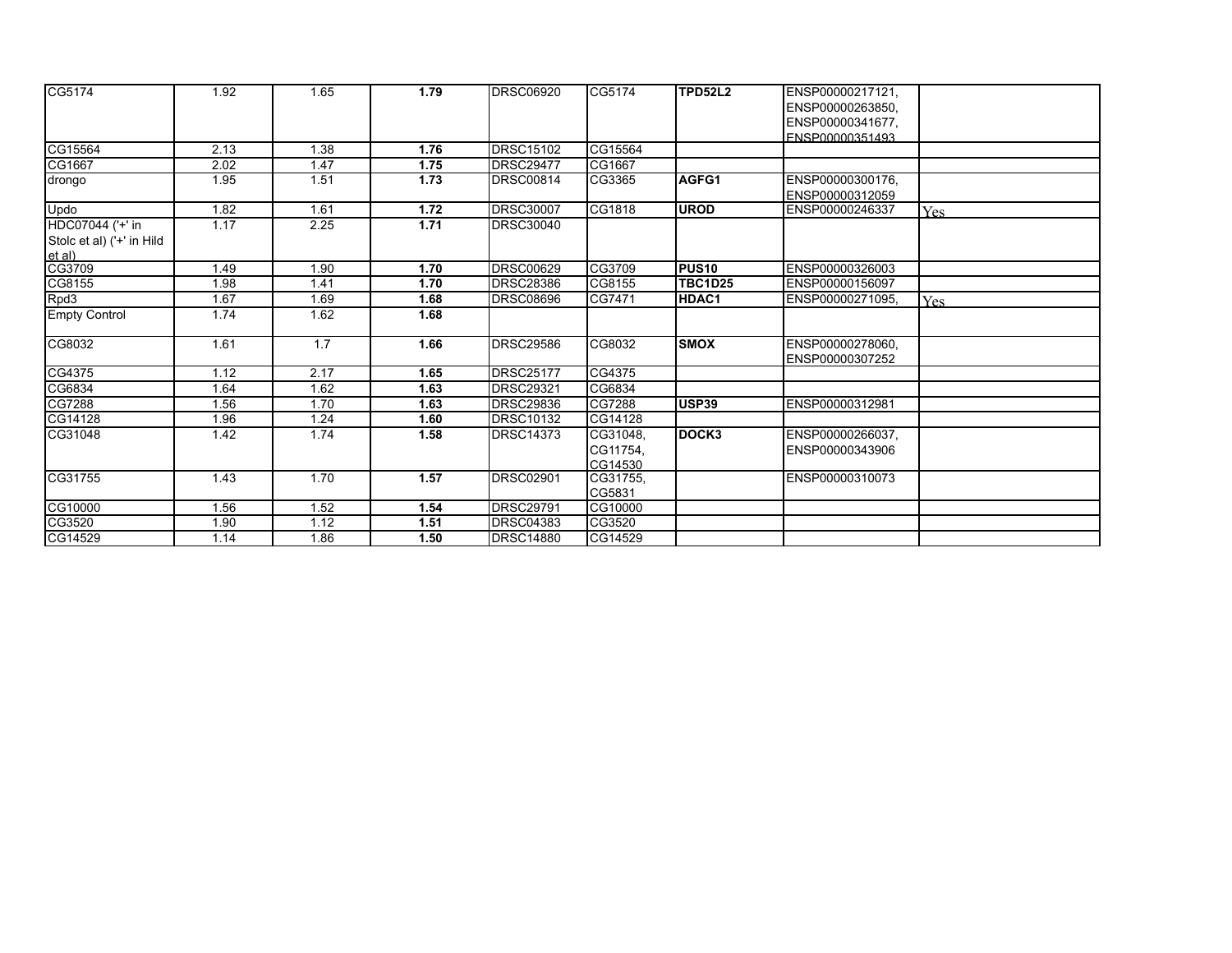# **Primary screen results: Known regulators of IMD/Dipt pathway identified in the primary screen**

Negative Regulators

| Gene           | Amplicon                | <b>Z-score (CO<sub>2</sub> only)</b> |
|----------------|-------------------------|--------------------------------------|
| cycD           | <b>DRSC25031</b>        | 3.65                                 |
| ena            | DRSC25393               | 3.26                                 |
| falafel        | DRSC16474<br>DRSC23048, | 3.09<br>2.94                         |
| bx             | <b>DRSC28506</b>        | 2.03                                 |
| <i>kismet</i>  | DRSC00625               | 2.19                                 |
| kek5<br>Ras85D | DRSC39004<br>DRSC16814  | 2.18<br>2.09                         |

Positive regulators

| Gene    | <b>Amplicon</b>  | $Z$ -score $(CO, only)$ |
|---------|------------------|-------------------------|
| relish  | <b>DRSC16819</b> | $-3.45$                 |
| tak l   | <b>DRSC20562</b> | $-2.40$                 |
| PGRP-LC | DRSC28556        | $-2.29$                 |
| RPI.27A | DRSC28466        | $-1.75$                 |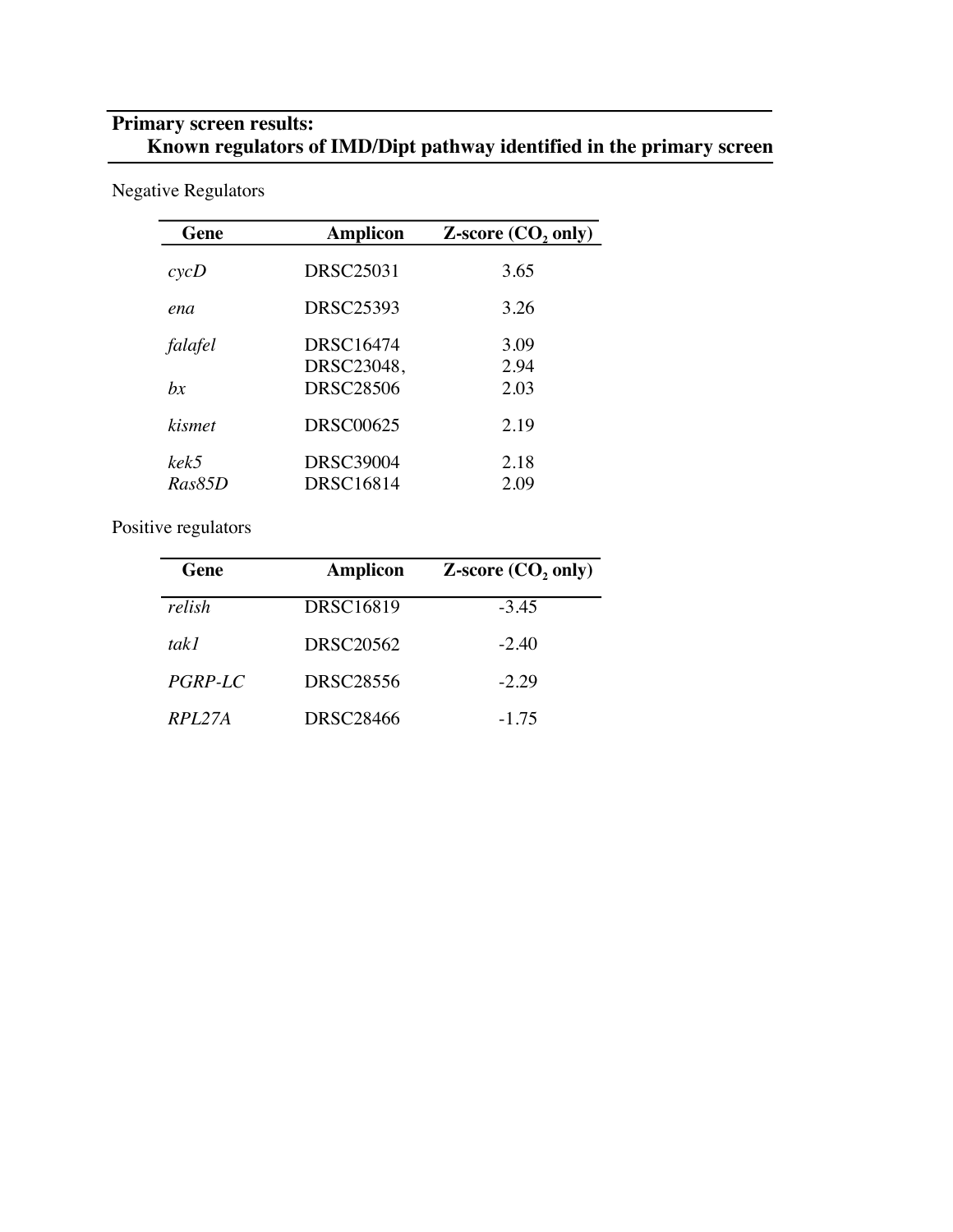| Secondary screen results: Top hits from secondary screening (in $CO2$ ) |  |  |  |
|-------------------------------------------------------------------------|--|--|--|
|-------------------------------------------------------------------------|--|--|--|

| Gene             | <b>Amplicon ID</b> |         | Z-score |      |
|------------------|--------------------|---------|---------|------|
|                  |                    | Expt. 1 | Expt. 2 | Avg. |
| Rpd3             | <b>DRSC08696</b>   | 2.3     | 2.3     | 2.3  |
| xmas-2           | <b>DRSC22178</b>   | 1.3     | 2.1     | 1.7  |
| Irc              | <b>DRSC28100</b>   | 2.1     | 1.1     | 1.6  |
| mts              | DRSC36626          | 2.0     | 1.1     | 1.6  |
| Ubqn             | <b>DRSC24055</b>   | 1.4     | 1.4     | 1.4  |
| Acox57D-d        | DRSC04561          | 2.2     | 0.6     | 1.4  |
| drk              | DRSC27911          | 1.4     | 1.0     | 1.2  |
| fifi             | <b>DRSC16474</b>   | 0.9     | 1.4     | 1.1  |
| CG42330          | DRSC10765          | 1.3     | 0.7     | 1.0  |
| Scgalpha         | DRSC29625          | 0.8     | 1.2     | 1.0  |
| Cht <sub>2</sub> | DRSC24801          | 0.5     | 1.4     | 1.0  |
| zfh2             | DRSC17178          | 1.3     | 0.5     | 0.9  |
| Bap              | <b>DRSC23868</b>   | 0.6     | 1.2     | 0.9  |
| trx              | <b>DRSC17089</b>   | 1.2     | 0.5     | 0.9  |
| CSN <sub>3</sub> | DRSC11859          | 0.9     | 0.8     | 0.9  |
| scyl             | <b>DRSC27699</b>   | 1.3     | 0.4     | 0.8  |
| scaf6            | DRSC10676          | 0.6     | 1.1     | 0.8  |
| ena              | DRSC25393          | 0.5     | 1.1     | 0.8  |
| tna              | <b>DRSC29530</b>   | 1.6     | 0.0     | 0.8  |
| Sos              | DRSC23624          | 1.7     | $-0.1$  | 0.8  |
| CG33276          | DRSC29463          | 1.1     | 0.3     | 0.7  |
| Toll-7           | DRSC29640          | 0.2     | 1.2     | 0.7  |
| Aplip1           | DRSC08697          | 1.3     | 0.1     | 0.7  |
| Corin            | DRSC06818          | 0.2     | 1.1     | 0.7  |
| Sln              | DRSC07133          | 0.3     | 1.0     | 0.7  |
| SerT             | <b>DRSC04655</b>   | 0.5     | 0.7     | 0.6  |
| <b>PEK</b>       | DRSC12361          | $-0.3$  | 1.5     | 0.6  |
| sif              | <b>DRSC22065</b>   | 0.0     | 1.2     | 0.6  |
| sba              | DRSC17050          | 0.2     | 0.9     | 0.6  |
| CG1271           | <b>DRSC08290</b>   | 0.8     | 0.3     | 0.6  |
| ced-6            | DRSC07591          | 0.3     | 0.8     | 0.6  |
| kis              | <b>DRSC00625</b>   | 0.1     | 1.0     | 0.6  |
| wntD             | <b>DRSC28538</b>   | $-0.4$  | 1.5     | 0.6  |
| Ras85D           | DRSC16814          | $-0.4$  | 1.5     | 0.6  |
| RhoGAP15B        | <b>DRSC19925</b>   | 0.8     | 0.3     | 0.5  |
| gt               | <b>DRSC28482</b>   | 0.6     | 0.5     | 0.5  |
| CG2218           | DRSC28089          | 1.0     | 0.1     | 0.5  |
| CG31457          | <b>DRSC29229</b>   | 0.5     | 0.6     | 0.5  |
| CG3099           | DRSC18276          | 0.0     | 1.1     | 0.5  |
| Spargel          | DRSC12340          | 1.4     | $-0.3$  | 0.5  |
| tra2             | DRSC29704          | $-0.1$  | 1.0     | 0.5  |
| mfr              | DRSC10543          | 0.6     | 0.3     | 0.5  |
| CG30441, CG10395 | DRSC27079          | 1.4     | $-0.5$  | 0.5  |
| CG6361           | DRSC22231          | 0.4     | 0.6     | 0.5  |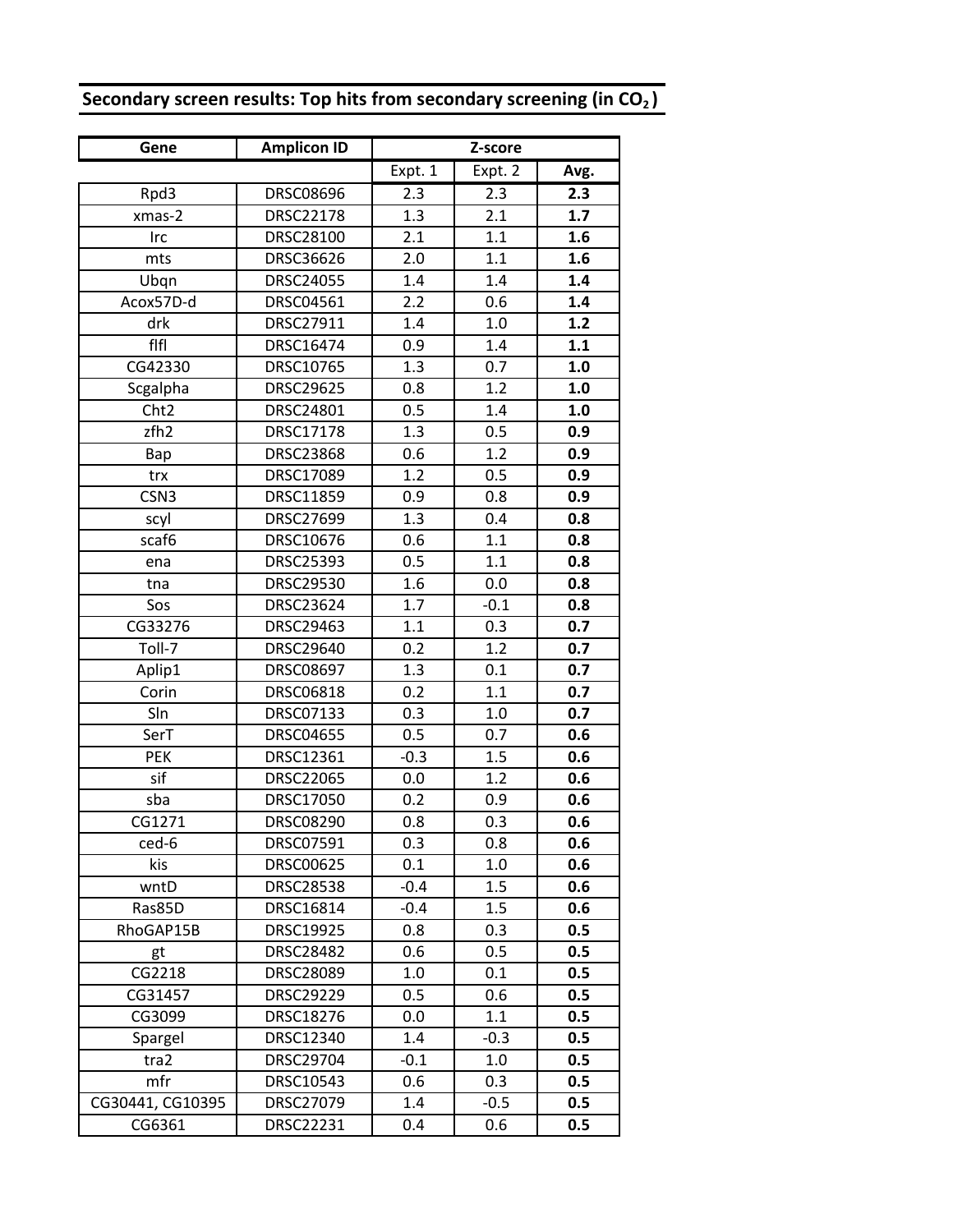| Or94b     | DRSC16773        | 0.1    | 0.8    | 0.5 |
|-----------|------------------|--------|--------|-----|
|           | <b>DRSC14535</b> | $-0.1$ | $1.0$  | 0.5 |
| zormin    | DRSC07969        | 1.0    | $-0.1$ | 0.4 |
| Rev1      | <b>DRSC08264</b> | 0.5    | 0.4    | 0.4 |
| Pros28.1A | DRSC16800        | $-0.3$ | 1.2    | 0.4 |
| CG32702   | <b>DRSC29380</b> | $-0.2$ | 1.0    | 0.4 |
| CG5522    | DRSC06941        | 0.3    | 0.4    | 0.4 |
| CG4594    | <b>DRSC02762</b> | 0.9    | $-0.2$ | 0.4 |
| Scr       | DRSC29201        | 0.2    | 0.5    | 0.4 |
| CG5599    | <b>DRSC25764</b> | $-0.6$ | 1.3    | 0.4 |
| CG8239    | DRSC20096        | 0.2    | 0.5    | 0.3 |
| Cpr73D    | DRSC26591        | 1.0    | $-0.4$ | 0.3 |
| Sur       | DRSC03447        | 0.2    | 0.3    | 0.3 |
| CG32263   | DRSC22431        | 0.0    | 0.5    | 0.3 |
| Gr9a      | <b>DRSC22506</b> | $-0.1$ | 0.6    | 0.3 |
| CG13599   | DRSC14602        | $-0.4$ | 1.0    | 0.3 |
| GckIII    | <b>DRSC15729</b> | 0.2    | 0.4    | 0.3 |
| CG10703   | <b>DRSC29299</b> | 0.1    | 0.4    | 0.3 |
| CG7051    | DRSC27636        | 0.5    | 0.0    | 0.2 |
| NAT1      | DRSC30053        | 0.6    | $-0.1$ | 0.2 |
| Pvr       | DRSC36840        | $-0.1$ | 0.5    | 0.2 |
| CG15625   | DRSC39009        | $-1.0$ | 1.2    | 0.1 |
| CG8444    | DRSC16420        | $-1.5$ | 1.5    | 0.0 |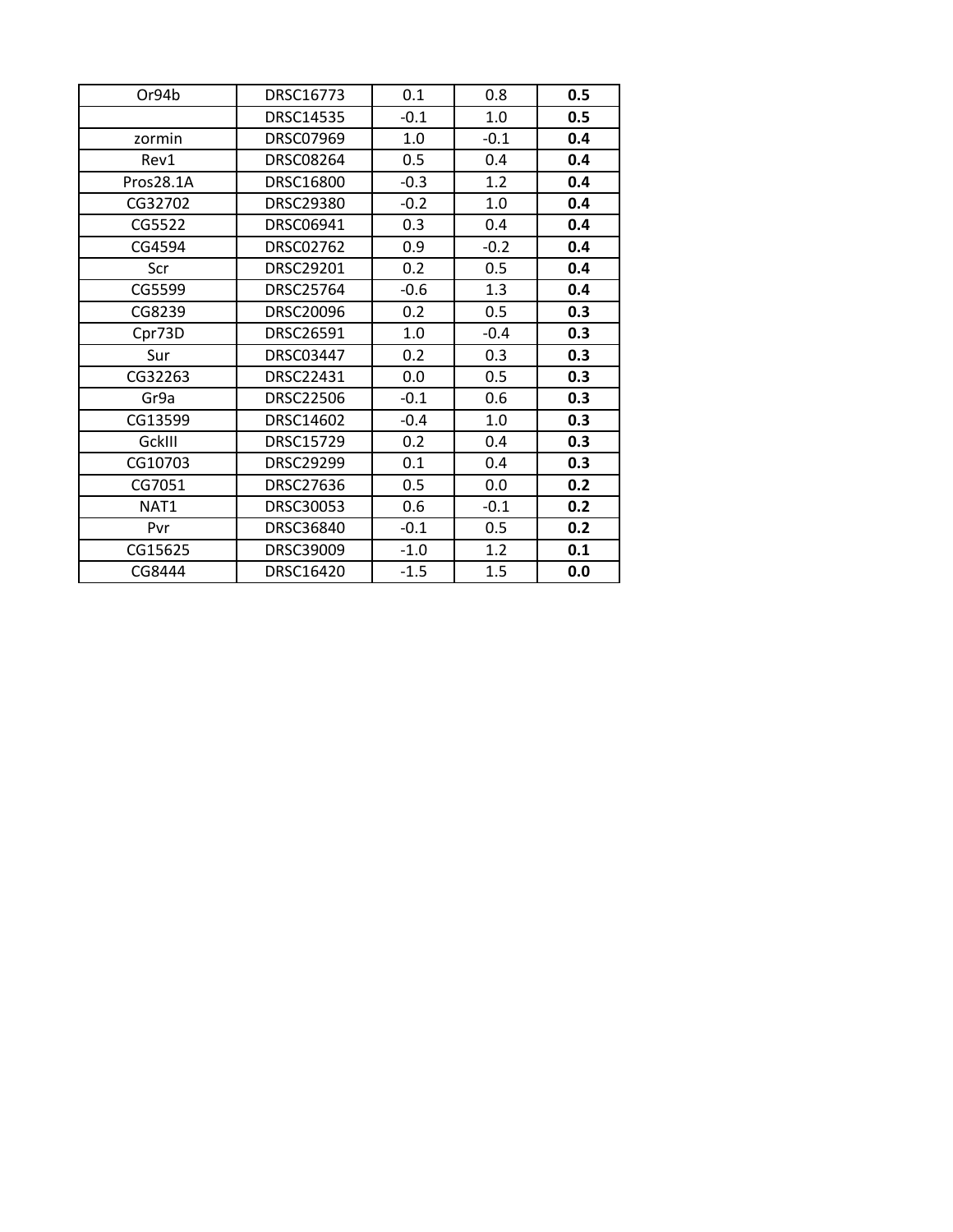| <b>Supplemental Table III.</b> Ratio of induction of $dipt$ -luc in elevated $CO2$ and in air for 39 candidate regulators |                  |                        |             |                                                                                                                                                                             |                                       |  |  |  |  |
|---------------------------------------------------------------------------------------------------------------------------|------------------|------------------------|-------------|-----------------------------------------------------------------------------------------------------------------------------------------------------------------------------|---------------------------------------|--|--|--|--|
| Gene                                                                                                                      | <b>Amplicon</b>  | $CO2/air$ @<br>[dsRNA] |             | <b>Predicted functions</b>                                                                                                                                                  | <b>Predicted human</b><br>ortholog(s) |  |  |  |  |
|                                                                                                                           |                  | Low                    | <b>High</b> |                                                                                                                                                                             |                                       |  |  |  |  |
| zormin                                                                                                                    | DRSC07969        | 3.46                   | 7.14        | muscle/chromatin associated protein (Titin)                                                                                                                                 | <b>Titin</b>                          |  |  |  |  |
| zfh2                                                                                                                      | DRSC17178        | 3.42                   | 4.69        | zinc finger homeodomain transcription factor                                                                                                                                | ZFHX3, ZFHX4                          |  |  |  |  |
| $F$ lfl <sup>1</sup>                                                                                                      | DRSC16474        | 3.81                   | 3.08        | Serine/threonine-protein phosphatase 4 regulatory<br>subunit $3$ ,<br>centromere protein binding, cell cycle regulation, asymmetric cell<br>division, Rho GTPase regulation | SMEK <sub>2</sub>                     |  |  |  |  |
| cg8239                                                                                                                    | DRSC20096        | 2.05                   | 4.69        | diphosphomevalonate decarboxylase activity - no clear function                                                                                                              | <b>MVD</b>                            |  |  |  |  |
| mfr                                                                                                                       | DRSC10543        | 3.55                   | 2.89        | synaptic vesicle exocytosis                                                                                                                                                 |                                       |  |  |  |  |
| $ras85d^{*,l}$                                                                                                            | DRSC16814        | 3.37                   | 2.73        | small GTPase RTK signaling, IMD regulation                                                                                                                                  | <b>KRas</b>                           |  |  |  |  |
| $r$ hogap $15b$                                                                                                           | DRSC19925        | 2.78                   | 2.90        | GAP for Rho family small GTPases                                                                                                                                            | ARAP1, ARAP2, ARAP3                   |  |  |  |  |
| scaf6                                                                                                                     | DRSC10676        | 2.21                   | 3.35        | predicted mRNA binding                                                                                                                                                      | <b>CHERP</b>                          |  |  |  |  |
| corin                                                                                                                     | DRSC06818        | 1.62                   | 3.56        | scavenger receptor activity; serine-type endopeptidase activity                                                                                                             | SFRS1                                 |  |  |  |  |
| rpd3                                                                                                                      | DRSC08696        | 2.30                   | 2.66        | Histone deacetylase superfamily                                                                                                                                             | HDAC1                                 |  |  |  |  |
| $acox57D-d$                                                                                                               | <b>DRSC04561</b> | 0.98                   | 3.91        | acyl-CoA dehydrogenase activity                                                                                                                                             | ACOX1/2                               |  |  |  |  |
| trx                                                                                                                       | DRSC17089        | 2.69                   | 2.09        | histone methyltransferase activity (H3-K4 specific)                                                                                                                         | KMT2A/B                               |  |  |  |  |
| $ced-6$                                                                                                                   | DRSC07591        | 1.34                   | 2.98        | PTB domain                                                                                                                                                                  | GULP1                                 |  |  |  |  |
| cg1271                                                                                                                    | DRSC08290        | 2.06                   | 2.18        | Carbohydrate kinase                                                                                                                                                         | GK5                                   |  |  |  |  |
| gckIII                                                                                                                    | DRSC15729        | 1.73                   | 2.35        | Serine/threonine/dual specificity protein kinase                                                                                                                            | STK25                                 |  |  |  |  |
| $kis^{*2}$                                                                                                                | DRSC00625        | 2.14                   | 1.83        | ATP-dependent helicase activity, SNF2-related                                                                                                                               | CHD6/7                                |  |  |  |  |
| serT                                                                                                                      | <b>DRSC04655</b> | 1.62                   | 2.18        | neurotransmitter:sodium symporter activity                                                                                                                                  | SLC6A                                 |  |  |  |  |
| cg5522                                                                                                                    | DRSC06941        | 1.67                   | 1.93        | Ral guanyl-nucleotide exchange factor activity                                                                                                                              | RALGPS1/2                             |  |  |  |  |
| $\,c\,y\,c\,d$                                                                                                            | DRSC08264        | 1.02                   | 2.40        | cyclin-dependent protein serine/threonine kinase regulator activity                                                                                                         | CCND <sub>2</sub>                     |  |  |  |  |
| revl                                                                                                                      | DRSC08264        | 1.36                   | 1.88        | DNA-directed DNA polymerase activity                                                                                                                                        | REV1                                  |  |  |  |  |
| sur                                                                                                                       | DRSC03447        | 1.12                   | 1.80        | ABC transporter-like, sulfonylurea receptor activity                                                                                                                        | ABCC8/9                               |  |  |  |  |
| drk                                                                                                                       | DRSC27911        | 1.64                   | 1.10        | SH3/SH2 adaptor activity                                                                                                                                                    | GRB2                                  |  |  |  |  |
| wntD                                                                                                                      | <b>DRSC28538</b> | 1.10                   | 1.58        | frizzled binding; G-protein coupled receptor binding                                                                                                                        | <b>WNT8/9</b>                         |  |  |  |  |
| mts                                                                                                                       | DRSC36626        | 1.51                   | 1.11        | protein serine/threonine phosphatase activity                                                                                                                               | PPP4C/6C/2C                           |  |  |  |  |
| cg31772                                                                                                                   | DRSC22869        | 0.93                   | 1.60        | PDZ domain; Pleckstrin homology domain                                                                                                                                      | PPP1R9, ADAP1                         |  |  |  |  |
| ubqn                                                                                                                      | DRSC24055        | 0.82                   | 1.53        | Ubiquitin-related domain                                                                                                                                                    | UBQLN1-4                              |  |  |  |  |
| cg30438                                                                                                                   | DRSC21419        | 1.02                   | 1.14        | UDP-glucuronosyl/UDP-glucosyltransferase                                                                                                                                    | UGT8/1/2/4                            |  |  |  |  |